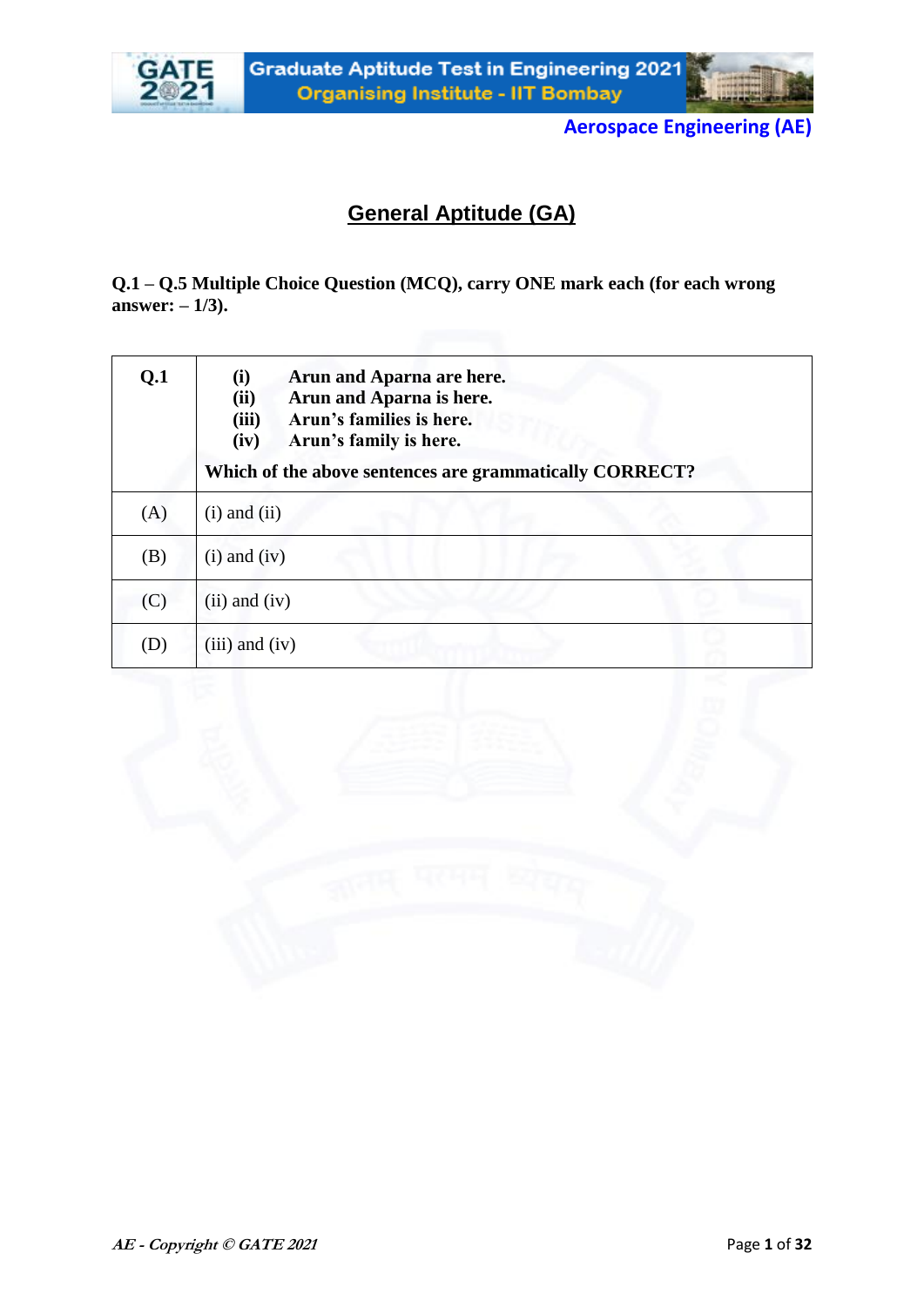



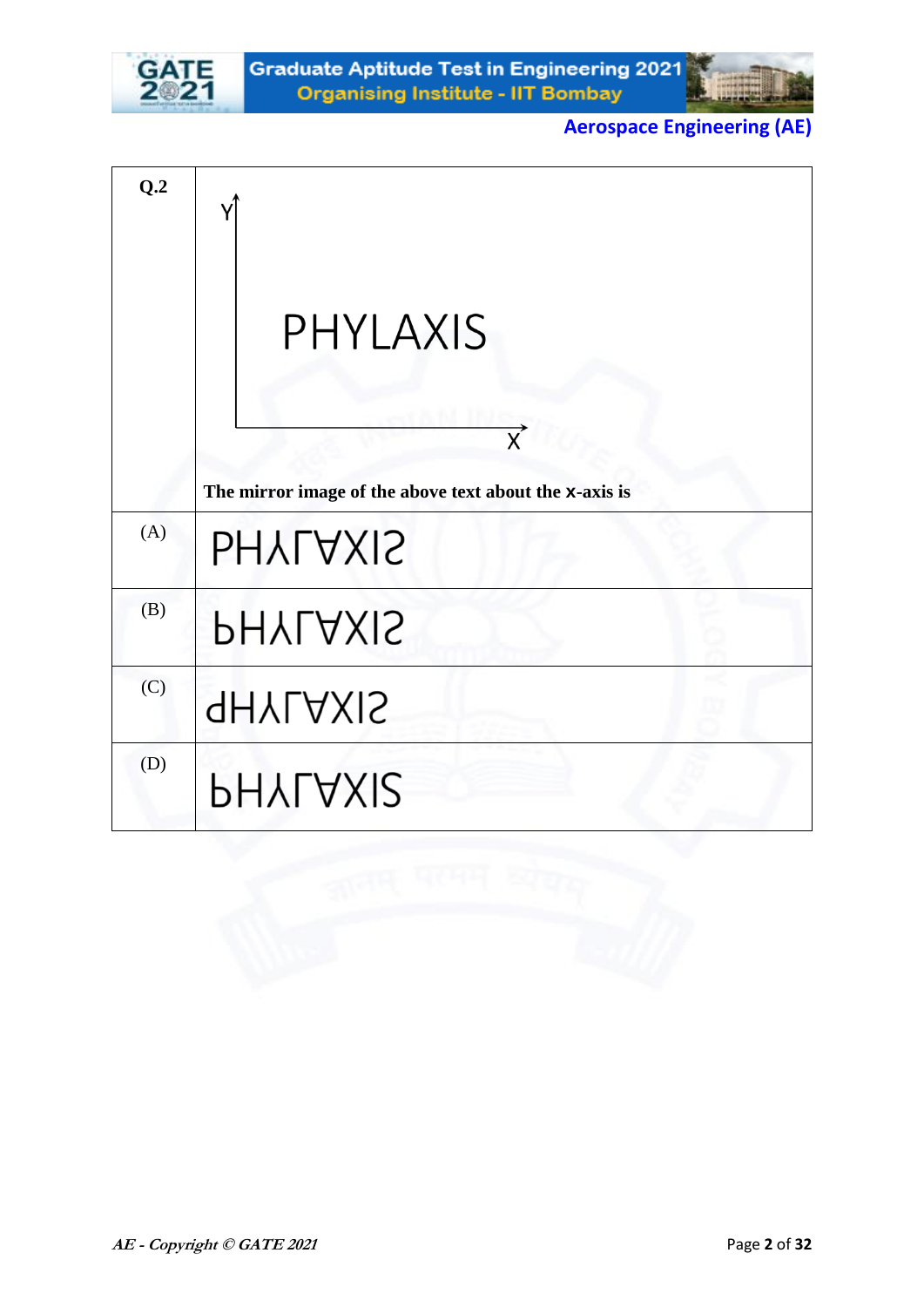



| Q.3 | Two identical cube shaped dice each with faces numbered 1 to 6 are rolled<br>simultaneously. The probability that an even number is rolled out on each<br>dice is: |
|-----|--------------------------------------------------------------------------------------------------------------------------------------------------------------------|
| (A) | 36                                                                                                                                                                 |
| (B) | $\mathbf{1}$<br>$\overline{12}$                                                                                                                                    |
| (C) | $\overline{8}$                                                                                                                                                     |
| (D) | 4                                                                                                                                                                  |

| Q.4 | $\oplus$ and $\odot$ are two operators on numbers p and q such that    |
|-----|------------------------------------------------------------------------|
|     | $p \bigodot q = p - q$ , and $p \bigoplus q = p \times q$              |
|     | Then, $(9 \bigcirc (6 \oplus 7)) \bigcirc (7 \oplus (6 \bigcirc 5)) =$ |
| (A) | 40                                                                     |
| (B) | $-26$                                                                  |
| (C) | $-33$                                                                  |
| D)  | $-40$                                                                  |

| Q.5 | Four persons P, Q, R and S are to be seated in a row. R should not be seated<br>at the second position from the left end of the row. The number of distinct<br>seating arrangements possible is: |
|-----|--------------------------------------------------------------------------------------------------------------------------------------------------------------------------------------------------|
| (A) | 6                                                                                                                                                                                                |
| (B) | 9                                                                                                                                                                                                |
| (C) | 18                                                                                                                                                                                               |
|     | 24                                                                                                                                                                                               |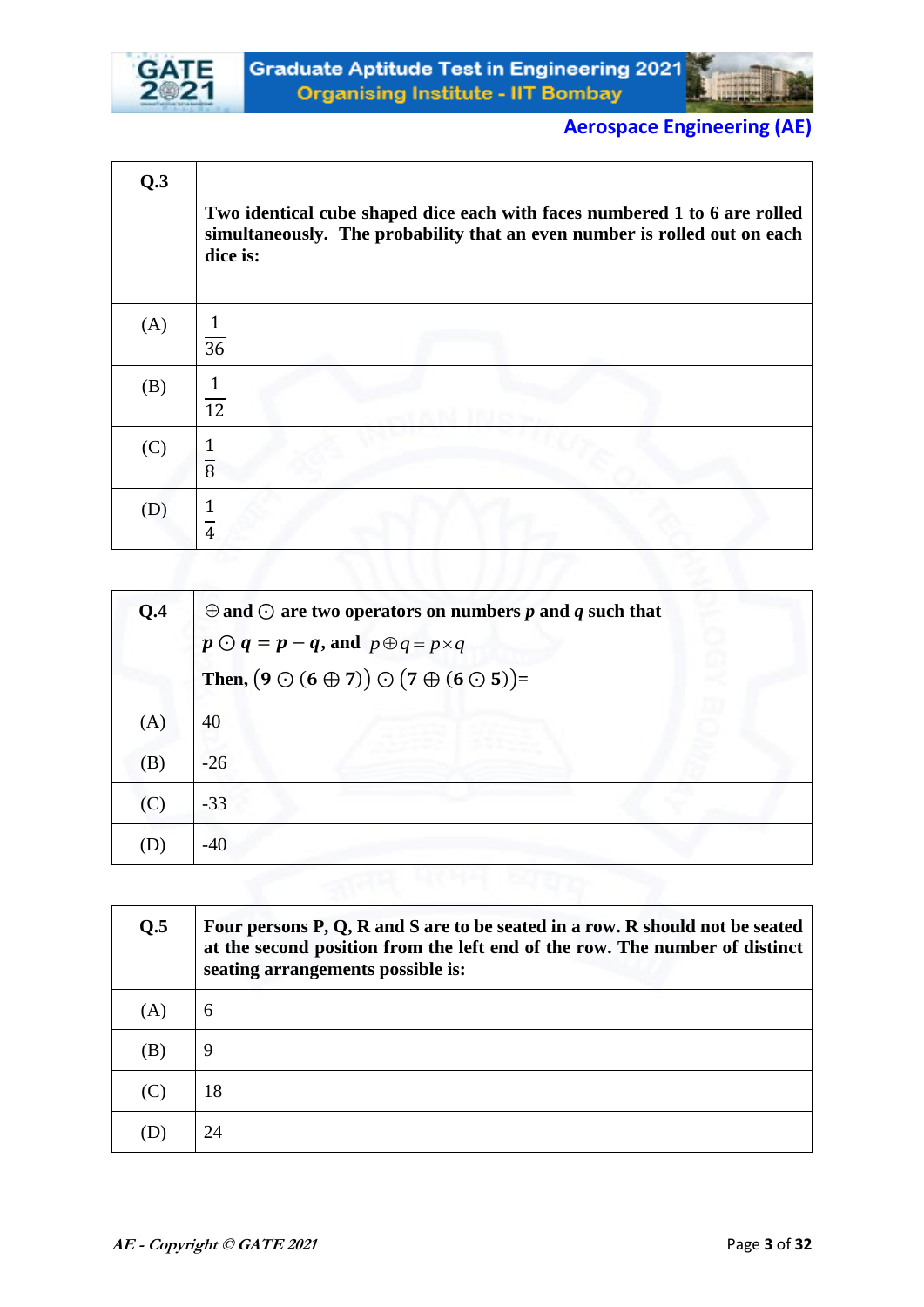



**Q. 6 – Q. 10 Multiple Choice Question (MCQ), carry TWO marks each (for each wrong answer: – 2/3).**

| Q.6 | On a planar field, you travelled 3 units East from a point O. Next you<br>travelled 4 units South to arrive at point P. Then you travelled from P in the<br>North-East direction such that you arrive at a point that is 6 units East of<br>point O. Next, you travelled in the North-West direction, so that you arrive<br>at point Q that is 8 units North of point P.<br>The distance of point Q to point O, in the same units, should be |
|-----|----------------------------------------------------------------------------------------------------------------------------------------------------------------------------------------------------------------------------------------------------------------------------------------------------------------------------------------------------------------------------------------------------------------------------------------------|
| (A) | 3                                                                                                                                                                                                                                                                                                                                                                                                                                            |
| (B) | 4                                                                                                                                                                                                                                                                                                                                                                                                                                            |
| (C) | 5                                                                                                                                                                                                                                                                                                                                                                                                                                            |
| (D) | 6                                                                                                                                                                                                                                                                                                                                                                                                                                            |
|     |                                                                                                                                                                                                                                                                                                                                                                                                                                              |

| Q.7 | The author said, "Musicians rehearse before their concerts. Actors rehearse<br>their roles before the opening of a new play. On the other hand, I find it<br>strange that many public speakers think they can just walk on to the stage<br>and start speaking. In my opinion, it is no less important for public speakers<br>to rehearse their talks."<br>Based on the above passage, which one of the following is TRUE? |
|-----|---------------------------------------------------------------------------------------------------------------------------------------------------------------------------------------------------------------------------------------------------------------------------------------------------------------------------------------------------------------------------------------------------------------------------|
| (A) | The author is of the opinion that rehearsing is important for musicians, actors<br>and public speakers.                                                                                                                                                                                                                                                                                                                   |
| (B) | The author is of the opinion that rehearing is less important for public speakers<br>than for musicians and actors.                                                                                                                                                                                                                                                                                                       |
| (C) | The author is of the opinion that rehearing is more important only for<br>musicians than public speakers.                                                                                                                                                                                                                                                                                                                 |
| (D) | The author is of the opinion that rehearsal is more important for actors than<br>musicians.                                                                                                                                                                                                                                                                                                                               |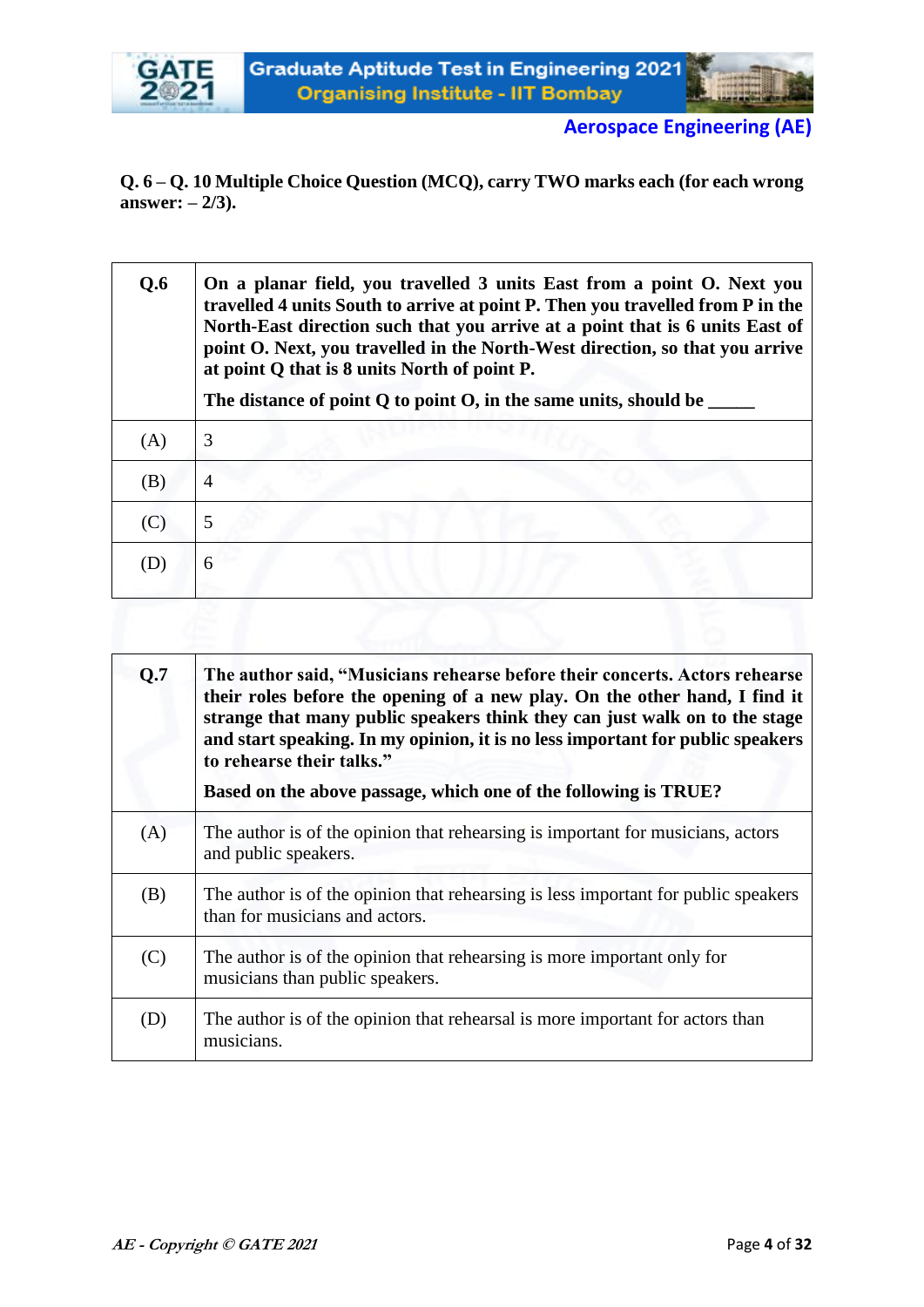



| Q.8 | 1. Some football players play cricket.<br>2. All cricket players play hockey.                                     |
|-----|-------------------------------------------------------------------------------------------------------------------|
|     | Among the options given below, the statement that logically follows from<br>the two statements 1 and 2 above, is: |
| (A) | No football player plays hockey.                                                                                  |
| (B) | Some football players play hockey.                                                                                |
| (C) | All football players play hockey.                                                                                 |
| (D) | All hockey players play football.                                                                                 |

| Q.9 |                                                                                                                                                                                               |
|-----|-----------------------------------------------------------------------------------------------------------------------------------------------------------------------------------------------|
|     | О<br>P<br>$\overline{\phantom{a}}$<br>S<br>R<br>r                                                                                                                                             |
|     | In the figure shown above, PQRS is a square. The shaded portion is formed<br>by the intersection of sectors of circles with radius equal to the side of the<br>square and centers at S and Q. |
|     | The probability that any point picked randomly within the square falls in the<br>shaded area is ______                                                                                        |
| (A) | π<br>$\frac{1}{2}$                                                                                                                                                                            |
| (B) | 1<br>$\overline{2}$                                                                                                                                                                           |
| (C) | π<br>$\mathbf{1}$<br>$\overline{2}$                                                                                                                                                           |
| (D) | $\pi$<br>$\overline{4}$                                                                                                                                                                       |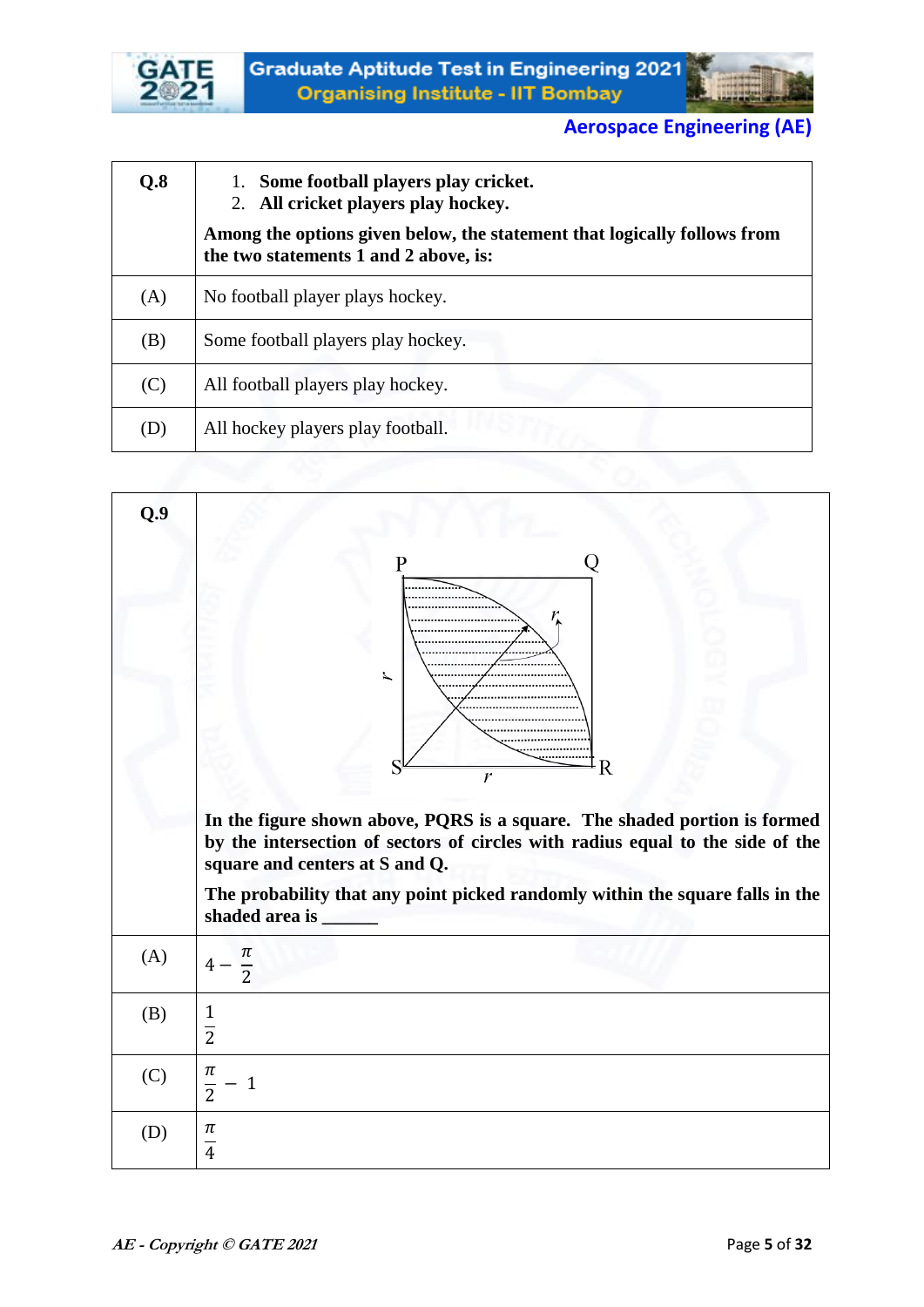



| Q.10 | In an equilateral triangle PQR, side PQ is divided into four equal parts, side<br>QR is divided into six equal parts and side PR is divided into eight equal parts.<br>The length of each subdivided part in cm is an integer.<br>The minimum area of the triangle PQR possible, in $\text{cm}^2$ , is |
|------|--------------------------------------------------------------------------------------------------------------------------------------------------------------------------------------------------------------------------------------------------------------------------------------------------------|
| (A)  | 18                                                                                                                                                                                                                                                                                                     |
| (B)  | 24                                                                                                                                                                                                                                                                                                     |
| (C)  | $48\sqrt{3}$                                                                                                                                                                                                                                                                                           |
| (D)  |                                                                                                                                                                                                                                                                                                        |

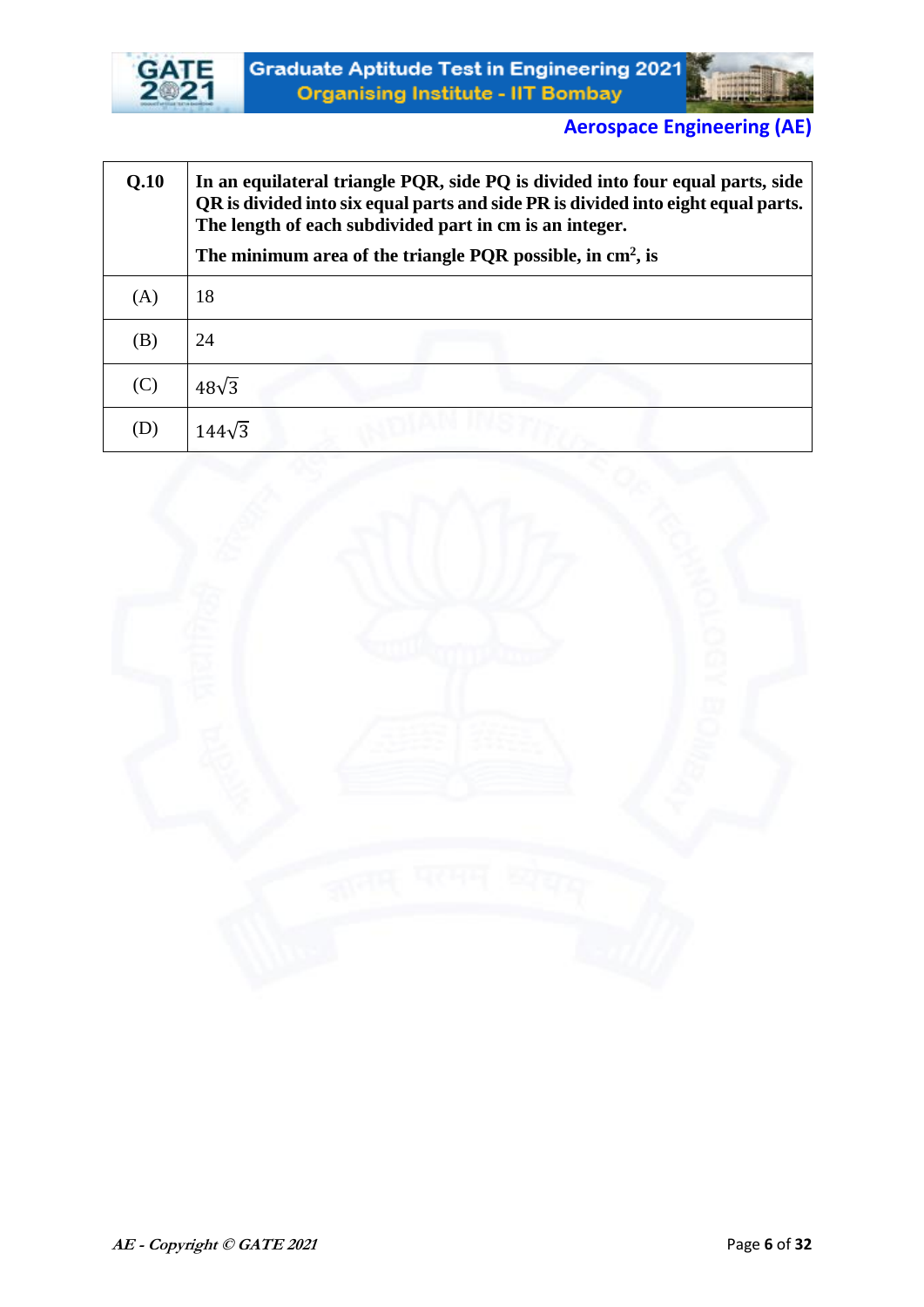



# **Aerospace Engineering (AE)**

**Q. 1 – Q. 13 Multiple Choice Question (MCQ), carry ONE marks each (for each wrong answer: – 1/3).**

| Q <sub>1</sub> | Consider the differential equation $\frac{d^2 y}{dx^2} + 8\frac{dy}{dx} + 16y = 0$ and the boundary<br>conditions $y(0) = 1$ and $\frac{dy}{dx}(0) = 0$ . The solution to this equation is: |
|----------------|---------------------------------------------------------------------------------------------------------------------------------------------------------------------------------------------|
| (A)            | $y = (1+2x)e^{-4x}$                                                                                                                                                                         |
| (B)            | $y=(1-4x)e^{-4x}$                                                                                                                                                                           |
| (C)            | $y = (1+8x)e^{-4x}$                                                                                                                                                                         |
| (D)            | $y = (1+4x)e^{-4x}$                                                                                                                                                                         |

| Q.2 | $u(x, y)$ is governed by the following equation $\frac{\partial^2 u}{\partial x^2} - 4 \frac{\partial^2 u}{\partial x \partial y} + 6 \frac{\partial^2 u}{\partial y^2} = x + 2y$ . |
|-----|-------------------------------------------------------------------------------------------------------------------------------------------------------------------------------------|
|     | The nature of this equation is:                                                                                                                                                     |
| (A) | linear                                                                                                                                                                              |
| (B) | elliptic                                                                                                                                                                            |
| (C) | hyperbolic                                                                                                                                                                          |
| D)  | parabolic                                                                                                                                                                           |

| Q.3 | Consider the velocity field $\vec{V} = (2x+3y)\hat{i} + (3x+2y)\hat{j}$ . The field $\vec{V}$ is |
|-----|--------------------------------------------------------------------------------------------------|
| (A) | divergence-free and curl-free                                                                    |
| (B) | curl-free but not divergence-free                                                                |
| (C) | divergence-free but not curl-free                                                                |
| (D) | neither divergence-free nor curl-free                                                            |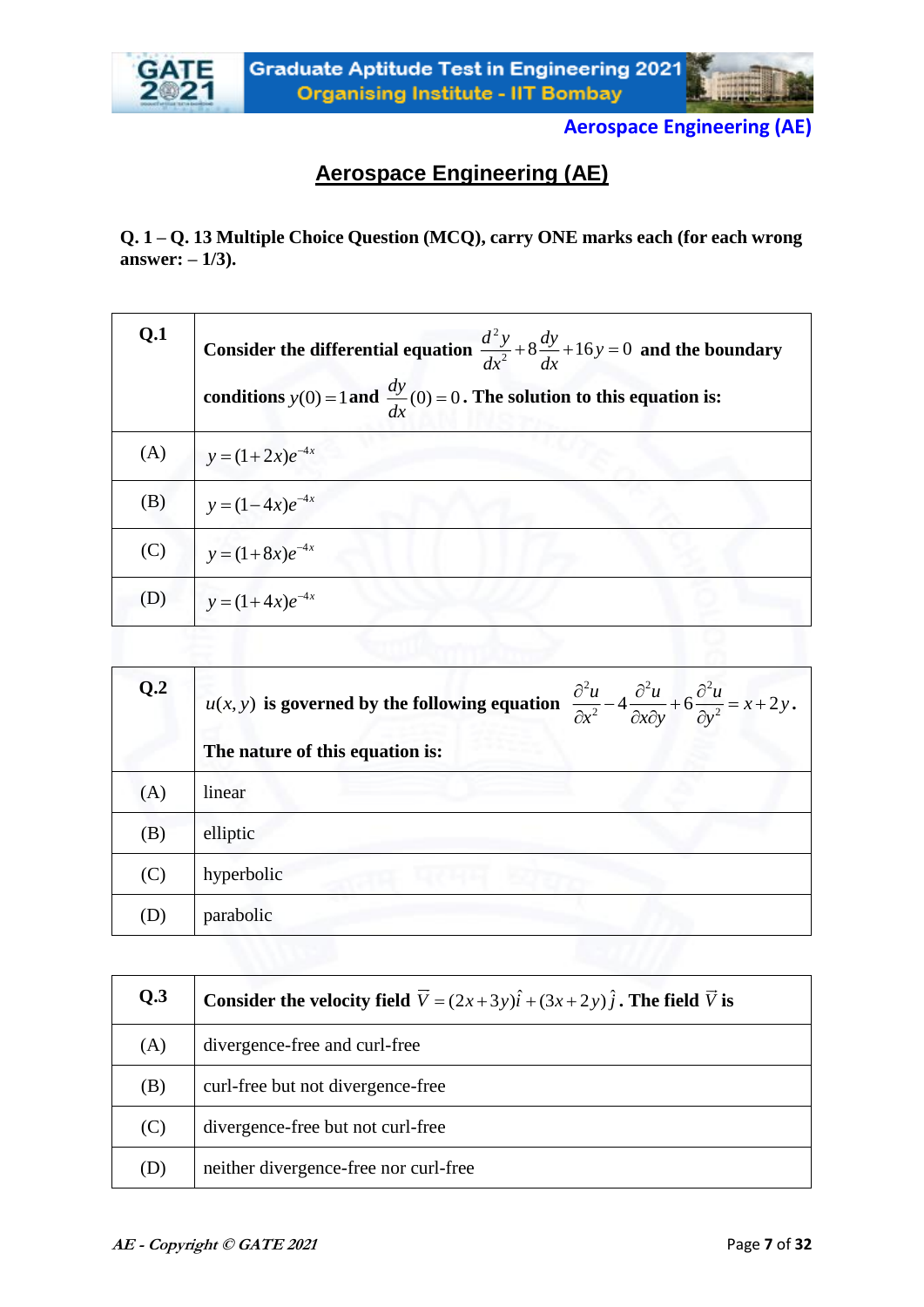



# **Q.4 The figure shows schematics of wave patterns at the exit of nozzles A and B operating at different pressure ratios. OBLIQUE SHOCK EXPANSION FAN**  $P_0$ **FLOW**  $T<sub>0</sub>$ Nozzle - A NOZZLE EXIT **EXPANSION FAN**  $P_0$ **FLOW**  $T_0$ Nozzle - B NOZZLE EXIT **Nozzles A and B, respectively, are said to be operating in:** (A) over-expanded mode and under-expanded mode (B) under-expanded mode and perfectly expanded mode (C) perfectly expanded mode and under-expanded mode (D) under-expanded mode and over-expanded mode

| Q.5 | The combustion process in a turbo-shaft engine during ideal operation is: |
|-----|---------------------------------------------------------------------------|
| (A) | isentropic                                                                |
| (B) | isobaric                                                                  |
| (C) | isochoric                                                                 |
| (D) | isothermal                                                                |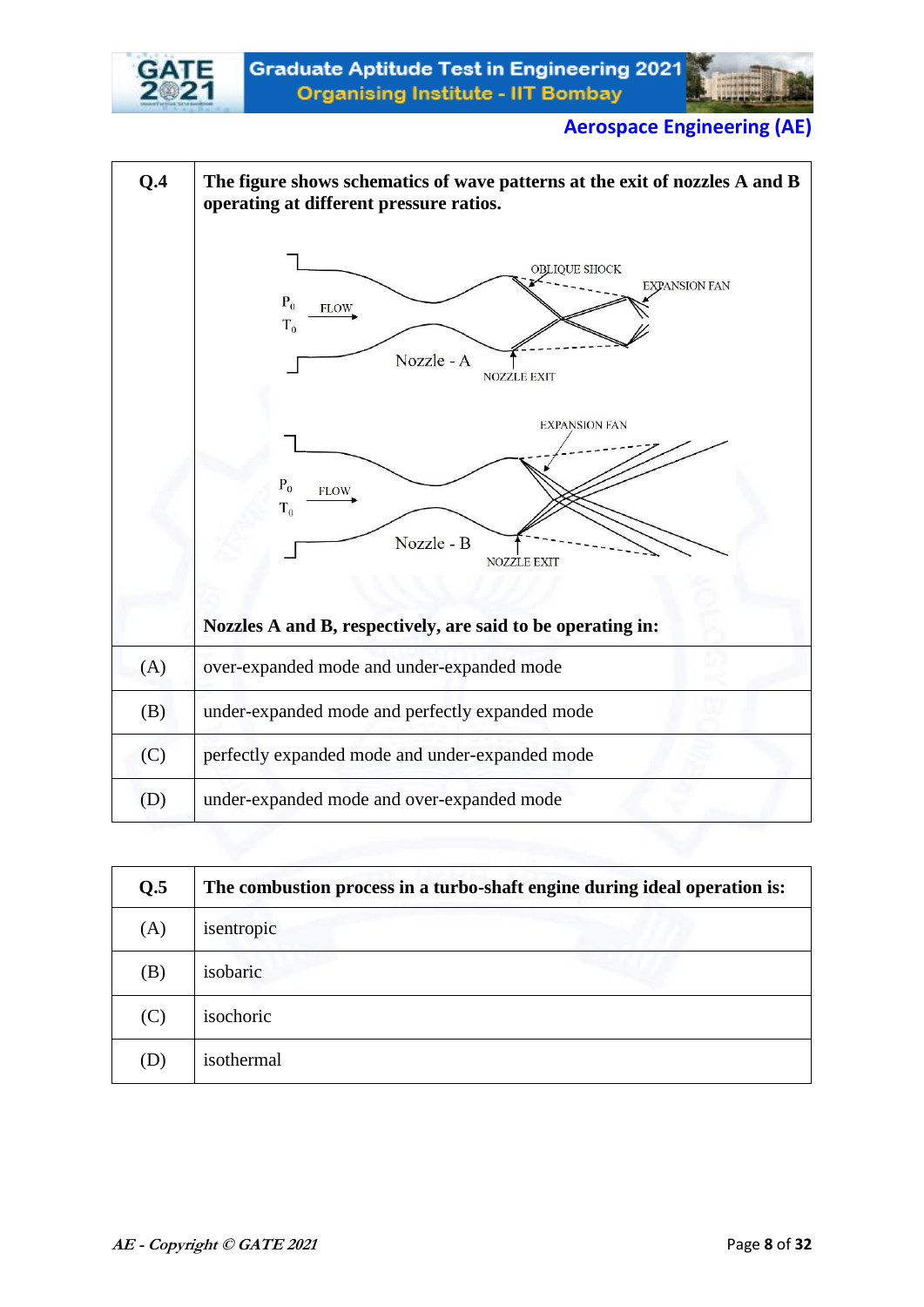



| Q.6 | How does the specific thrust of a turbojet engine change for a given flight<br>speed with increase in flight altitude? |
|-----|------------------------------------------------------------------------------------------------------------------------|
| (A) | Increases monotonically                                                                                                |
| (B) | Decreases monotonically                                                                                                |
| (C) | Remains constant                                                                                                       |
| (D) | First increases and then decreases                                                                                     |
|     |                                                                                                                        |

| Q.7 | How does the propulsion efficiency of a turbofan engine, operating at a<br>given Mach number and a given altitude, change with increase in<br>compressor pressure ratio? |
|-----|--------------------------------------------------------------------------------------------------------------------------------------------------------------------------|
| (A) | Remains constant                                                                                                                                                         |
| (B) | Increases monotonically                                                                                                                                                  |
| (C) | Decreases monotonically                                                                                                                                                  |
| (D) | First decreases and then increases                                                                                                                                       |

| Q.8 | A solid propellant rocket producing 25 MN thrust is fired for 150 seconds.<br>The specific impulse of the rocket is 2980 Ns/kg. How much propellant is<br>burned during the rocket operation? |
|-----|-----------------------------------------------------------------------------------------------------------------------------------------------------------------------------------------------|
| (A) | 8390 kg                                                                                                                                                                                       |
| (B) | 82300 kg                                                                                                                                                                                      |
| (C) | $1.26 \times 10^6$ kg                                                                                                                                                                         |
| (D) | $11.2 \times 10^6$ kg                                                                                                                                                                         |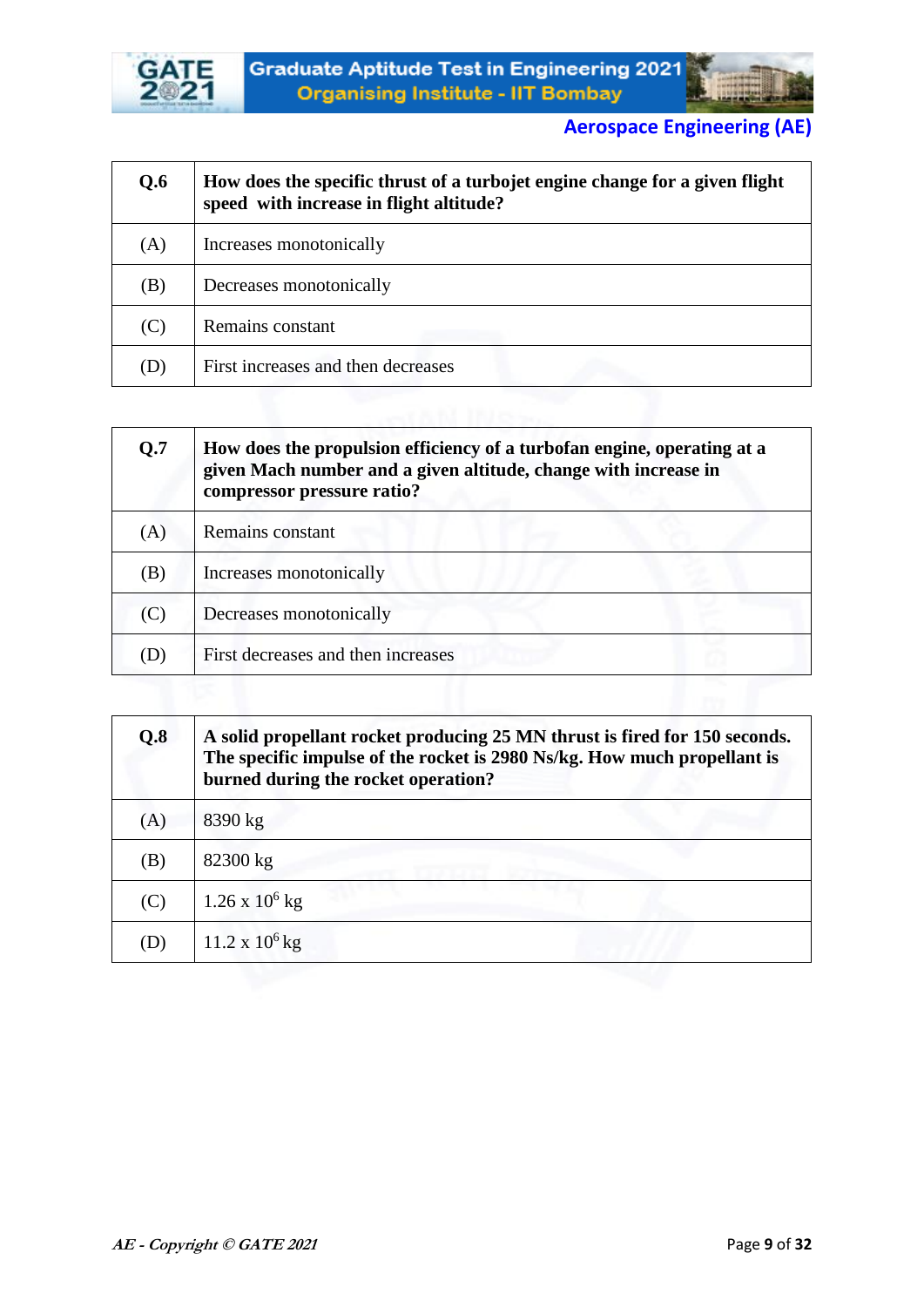



| Q.9 | The shape of a supersonic diffuser that slows down a supersonic flow to<br>subsonic flow is |
|-----|---------------------------------------------------------------------------------------------|
| (A) | converging                                                                                  |
| (B) | diverging                                                                                   |
| (C) | diverging-converging                                                                        |
| (D) | converging-diverging                                                                        |

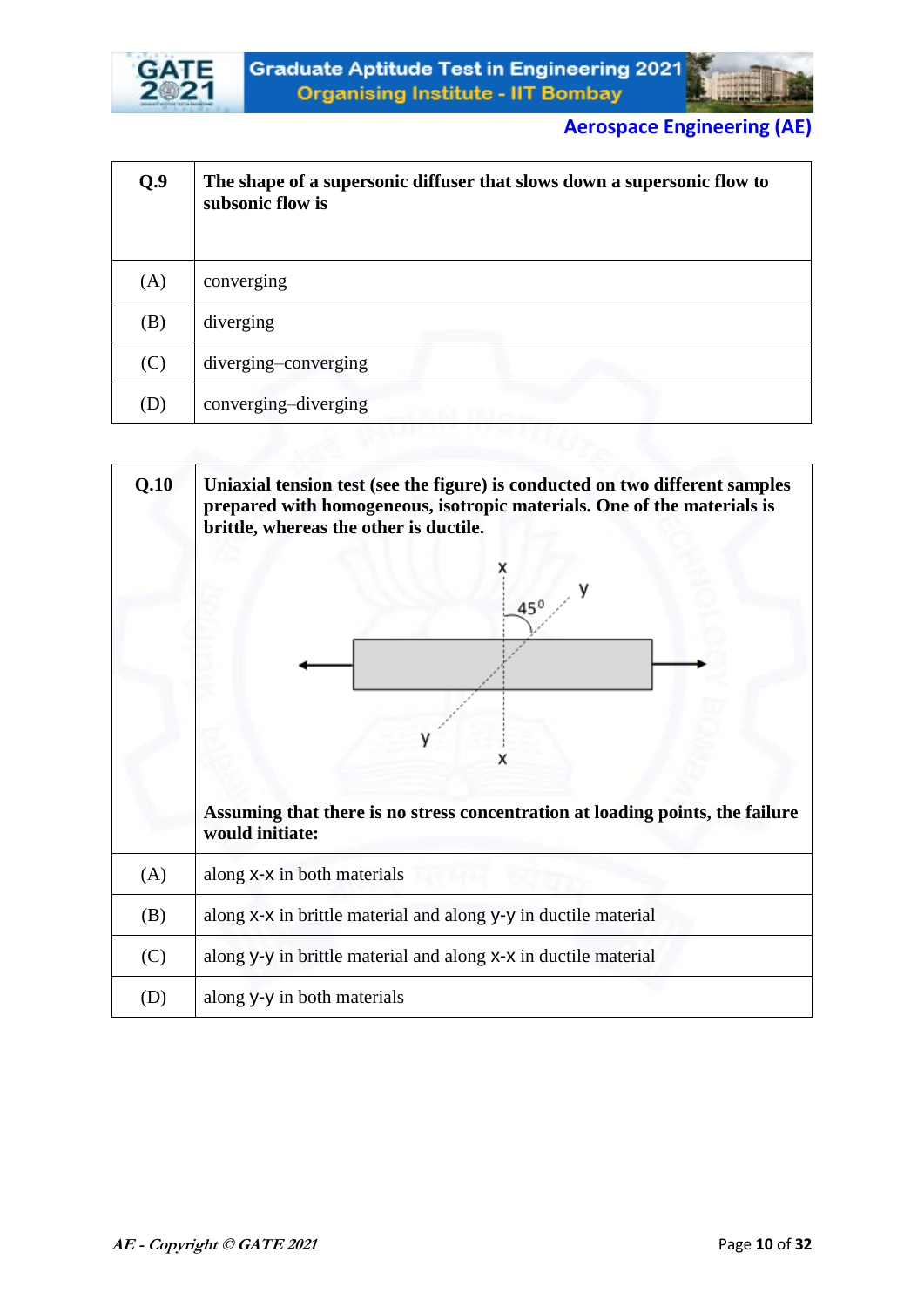





| Q.12 | Let $V_{TAS}$ be the true airspeed of an aircraft flying at a certain altitude<br>where the density of air is $\rho$ , and $V_{EAS}$ be the equivalent airspeed. If $\rho_0$ is<br>the density of air at sea-level, what is the ratio $\frac{V_{TAS}}{V_{EAS}}$ equal to? |
|------|---------------------------------------------------------------------------------------------------------------------------------------------------------------------------------------------------------------------------------------------------------------------------|
| (A)  | $\rho_0$                                                                                                                                                                                                                                                                  |
| (B)  | $\rho_{0}$<br>Ø                                                                                                                                                                                                                                                           |
| (C)  |                                                                                                                                                                                                                                                                           |
| (D)  |                                                                                                                                                                                                                                                                           |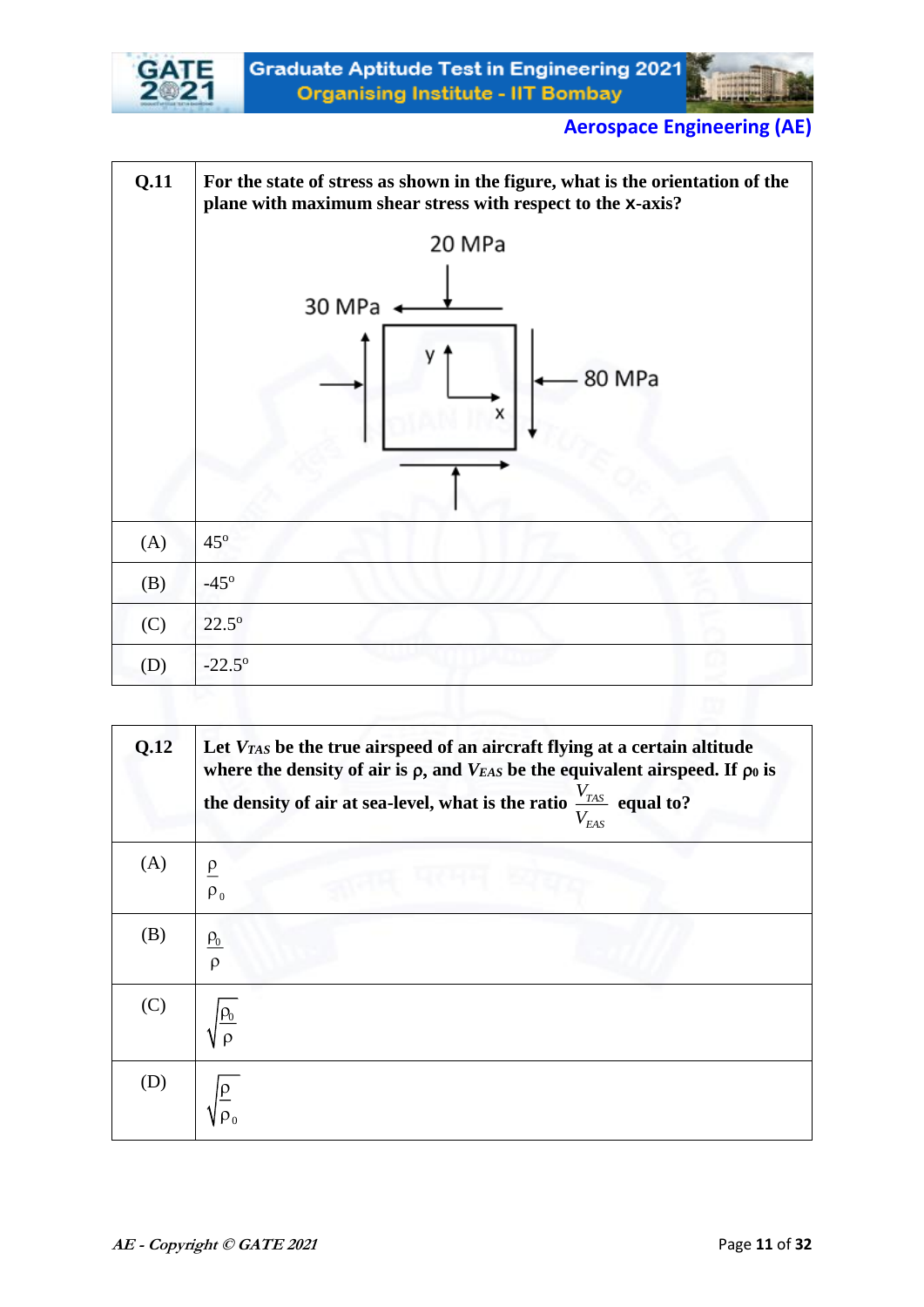



| Q.13 | $C_m - \alpha$ variation for a certain aircraft is shown in the figure. Which one of<br>the following statements is true for this aircraft? |
|------|---------------------------------------------------------------------------------------------------------------------------------------------|
|      | $\mathcal{C}_m$<br>α                                                                                                                        |
| (A)  | The aircraft can trim at a positive $\alpha$ and it is stable.                                                                              |
| (B)  | The aircraft can trim at a positive $\alpha$ , but it is unstable.                                                                          |
| (C)  | The aircraft can trim at a negative $\alpha$ and it is stable.                                                                              |
| (D)  | The aircraft can trim at a negative $\alpha$ , but it is unstable.                                                                          |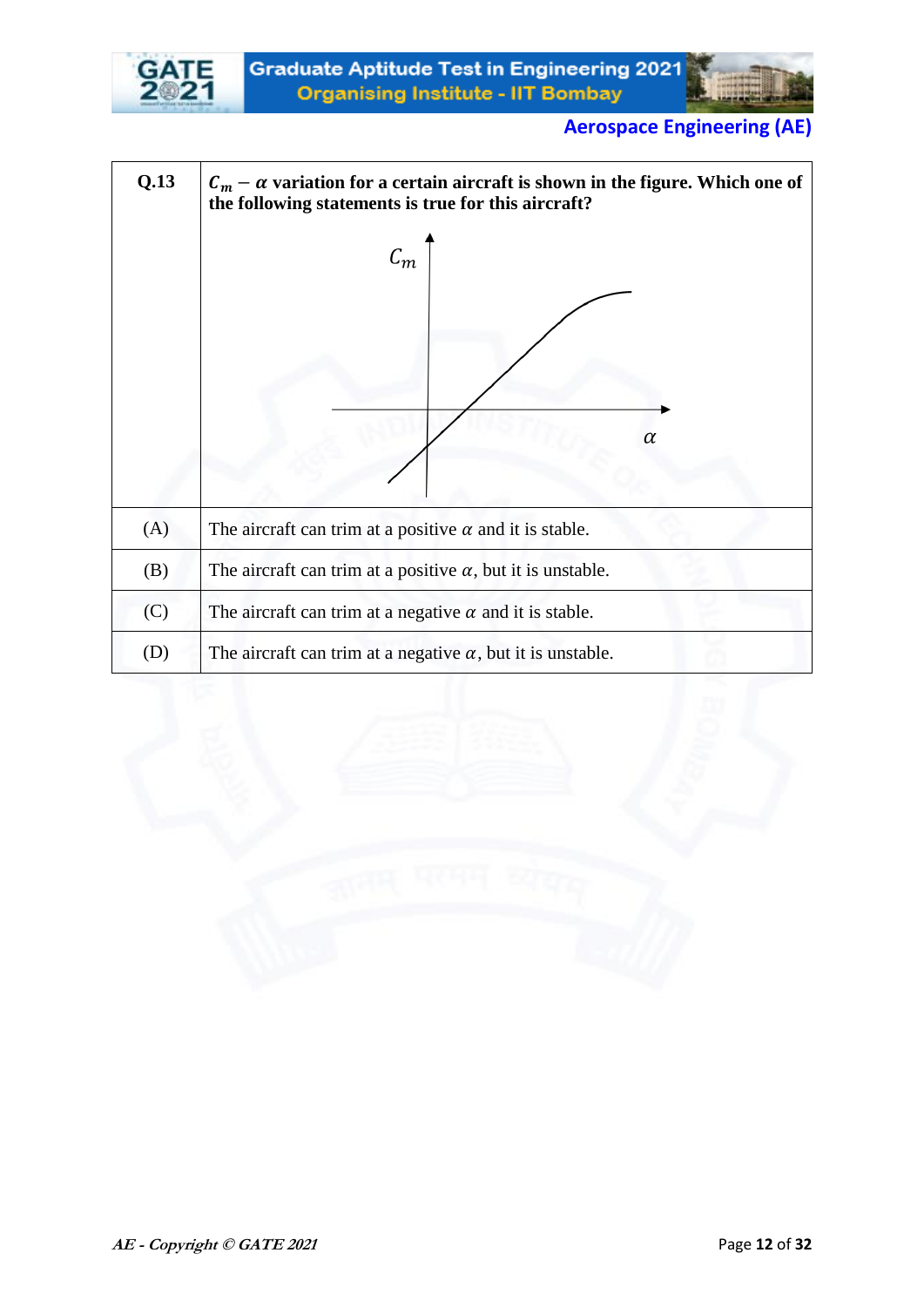

**Q.14 – Q.16 Multiple Select Question (MSQ), carry ONE mark each (no negative marks).**



| Q.15 | Which of the following statement(s) is/are true with regards to Kutta<br>condition for flow past airfoils? |
|------|------------------------------------------------------------------------------------------------------------|
| (A)  | It is utilized to determine the circulation on an airfoil.                                                 |
| (B)  | It is applicable only to airfoils with sharp trailing edge.                                                |
| (C)  | The trailing edge of an airfoil is a stagnation point.                                                     |
| (D)  | The flow leaves the trailing edge smoothly.                                                                |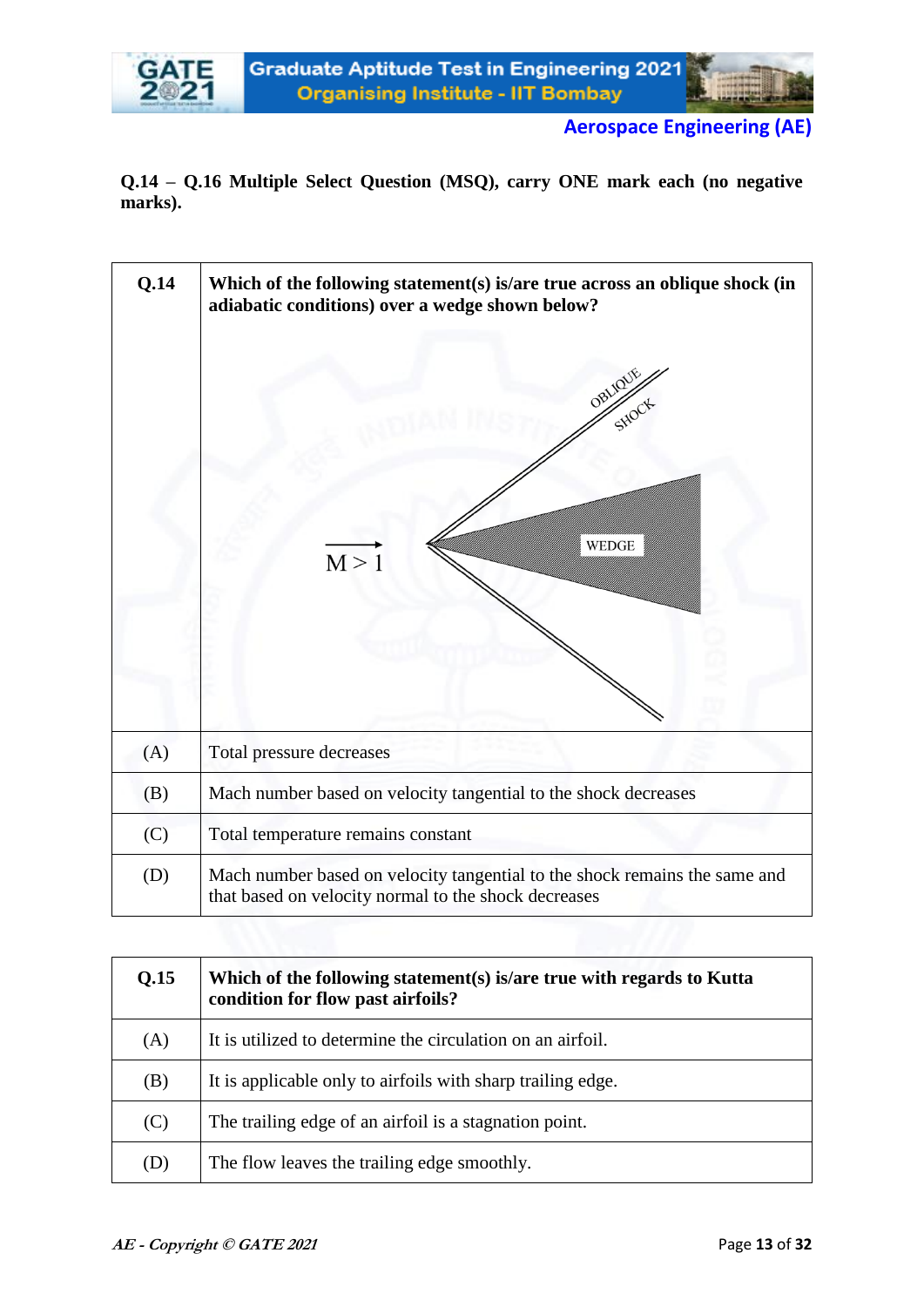



| Q.16 | According to the thin airfoil theory, which of the following statement(s)<br>is/are true for a cambered airfoil? |
|------|------------------------------------------------------------------------------------------------------------------|
| (A)  | The lift coefficient for an airfoil is directly proportional to the absolute angle of<br>attack.                 |
| (B)  | The aerodynamic center lies at quarter chord point.                                                              |
| (C)  | The center of pressure lies at quarter chord point.                                                              |
| (D)  | Drag coefficient is proportional to the square of lift coefficient.                                              |

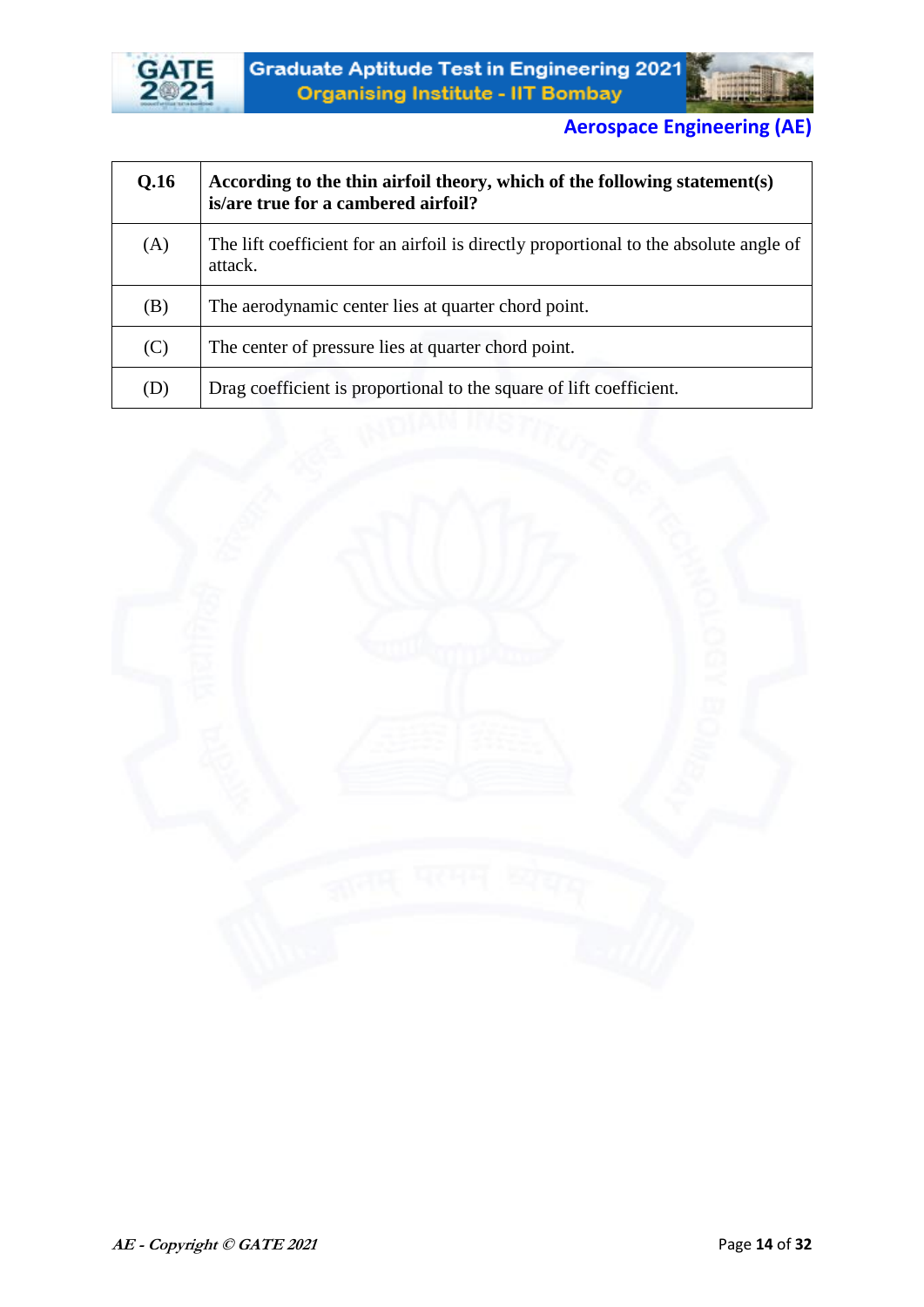



#### **Q.17 – Q.25 Numerical Answer Type (NAT), carry ONE mark each (no negative marks).**

| Q.17 | <b>Contract Contract</b><br>(round off to nearest integer).<br>lım<br>-<br>-<br>$x \rightarrow 0$ $\sin x$ $x$ |
|------|----------------------------------------------------------------------------------------------------------------|
|------|----------------------------------------------------------------------------------------------------------------|

| <b>O.18</b> | Given that $\zeta$ is the unit circle in the counter-clockwise direction with its               |
|-------------|-------------------------------------------------------------------------------------------------|
|             | center at origin, the integral $\oint_{c} \frac{z^3}{4z-i} dz =$<br>(round off to three decimal |
|             | place).                                                                                         |

| 0.19 | A single degree of freedom spring-mass-damper system is designed to<br>ensure that the system returns to its original undisturbed position in      |
|------|----------------------------------------------------------------------------------------------------------------------------------------------------|
|      | minimum possible time without overshooting. If the mass of the system is<br>10 kg, spring stiffness is 17400 N/m and the natural frequency is 13.2 |
|      | rad/s, the coefficient of damping of the system in Ns/m is<br><i>(round)</i><br>off to nearest integer).                                           |

| O.20 | Two cantilever beams (Beam 1 and Beam 2) are made of same<br>homogenous material and have identical cross sections. Beam 1 has length |
|------|---------------------------------------------------------------------------------------------------------------------------------------|
|      | l and Beam 2 has length 2l. Ratio of the first natural frequency of Beam 1                                                            |
|      | to that of Beam 2 is<br>(round off to nearest integer).                                                                               |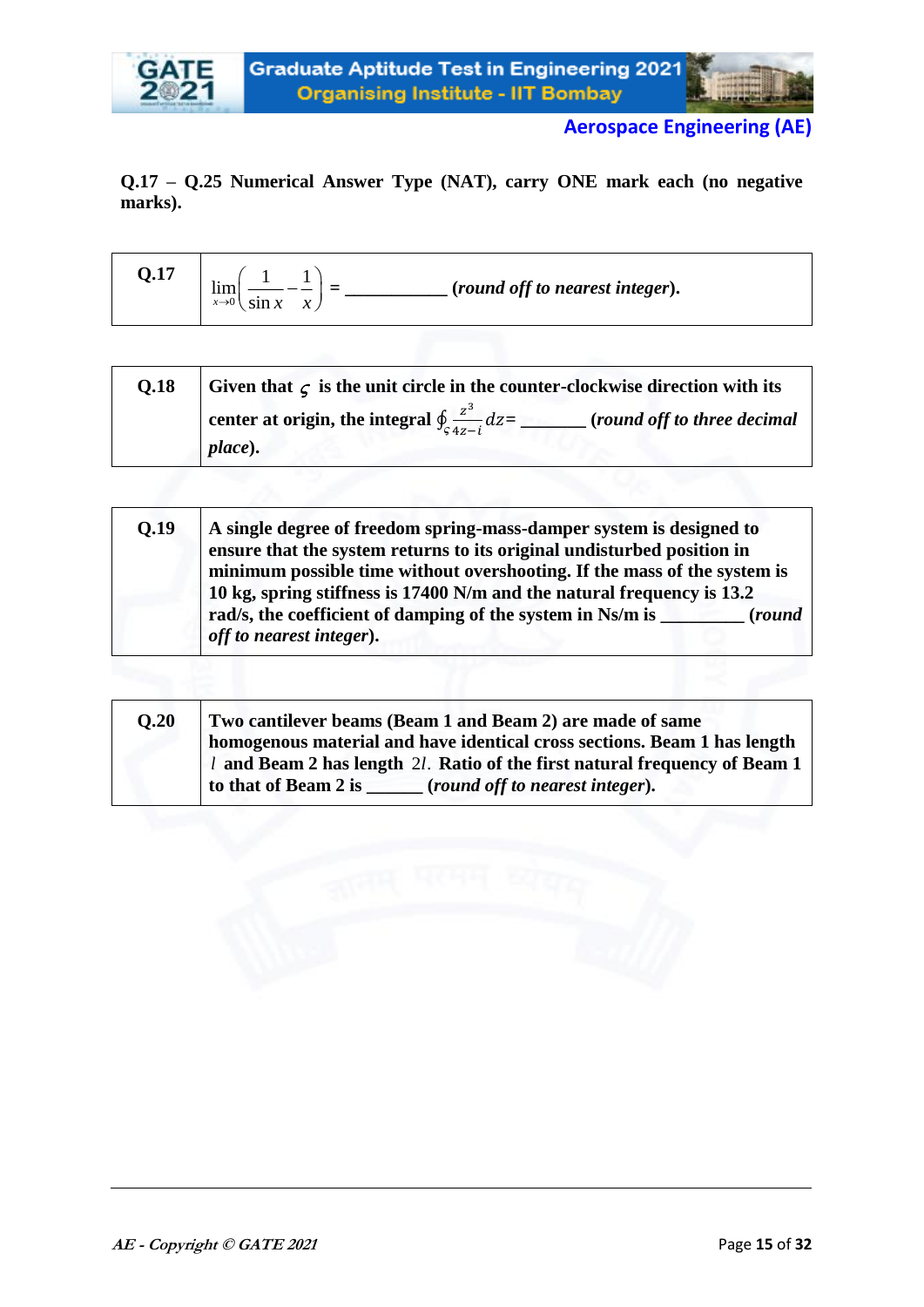







| <b>O.22</b> | A thin-walled cylindrical tank with closed ends, made of homogeneous and<br>isotropic material, is pressurized internally. If the hoop (circumferential)<br>strain developed in the material is thrice the value of the axial strain then |                            |  |  |
|-------------|-------------------------------------------------------------------------------------------------------------------------------------------------------------------------------------------------------------------------------------------|----------------------------|--|--|
|             | the Poisson's ratio of the material is<br>place).                                                                                                                                                                                         | (correct up to one decimal |  |  |

| 0.23 | A jet aircraft has the following specifications: wing loading = $1800$ N/m <sup>2</sup> ,<br>wing area = 30 m <sup>2</sup> , drag polar $C_D = 0.02 + 0.04 C_L^2$ , and $C_{Lmax} = 1.6$ .<br>Take density of air at sea level as 1.225 kg/m <sup>3</sup> . |
|------|-------------------------------------------------------------------------------------------------------------------------------------------------------------------------------------------------------------------------------------------------------------|
|      | The speed at which the aircraft achieves maximum endurance in a steady<br>and level flight at sea level is<br>m/s (round off to two decimal places).                                                                                                        |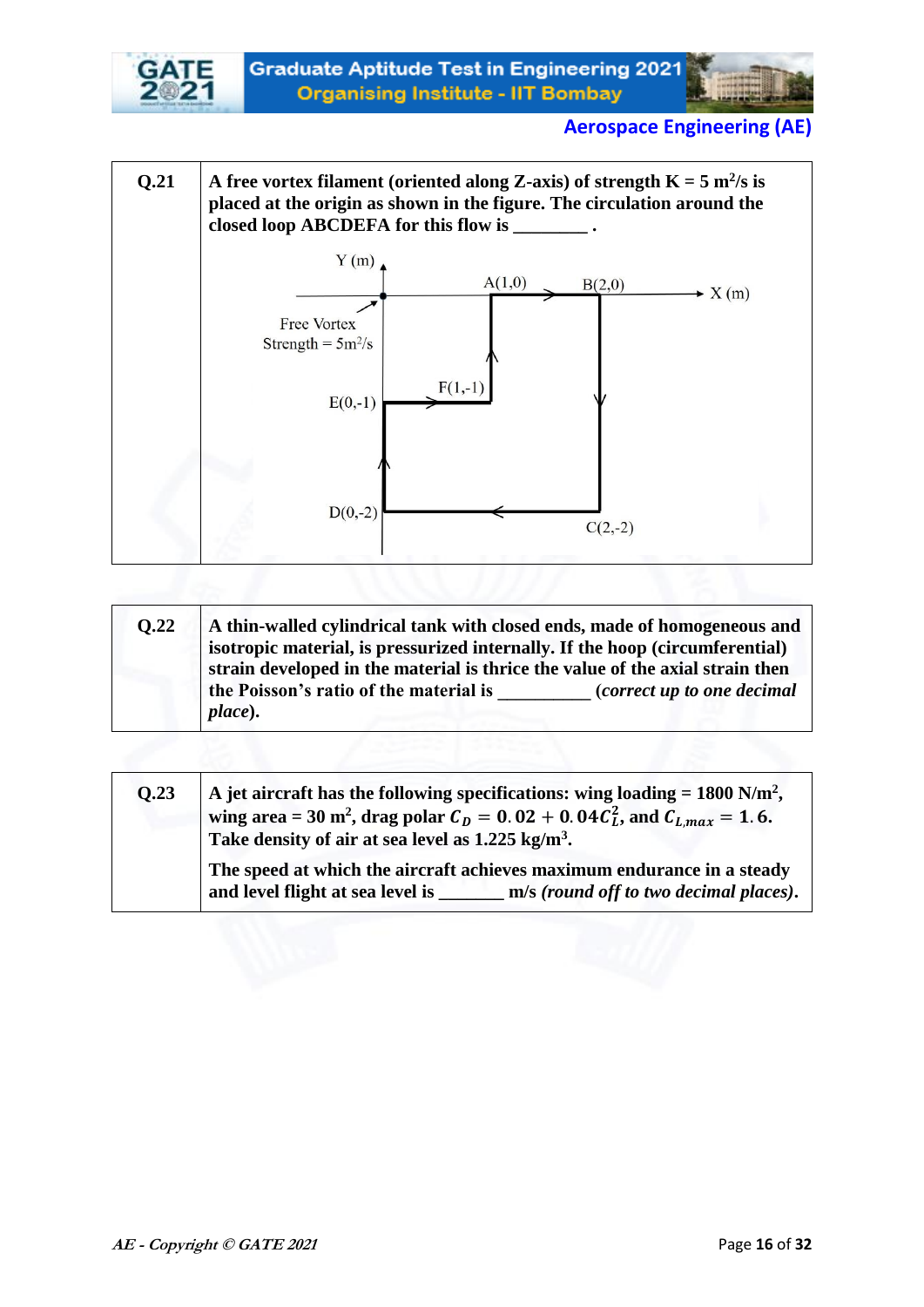

| <b>O.24</b> | An aircraft with twin jet engines has the following specifications:                                                                                                                                             |  |  |  |  |  |
|-------------|-----------------------------------------------------------------------------------------------------------------------------------------------------------------------------------------------------------------|--|--|--|--|--|
|             | Thrust produced (per engine) = $8000$ N                                                                                                                                                                         |  |  |  |  |  |
|             | Spanwise distance between the two engines $= 10$ m                                                                                                                                                              |  |  |  |  |  |
|             | Wing area $= 50$ m <sup>2</sup> , Wing span $= 10$ m                                                                                                                                                            |  |  |  |  |  |
|             | Rudder effectiveness, $C_{n_{\delta r}} = -0.002$ /deg                                                                                                                                                          |  |  |  |  |  |
|             | Density of air at sea level = $1.225 \text{ kg/m}^3$                                                                                                                                                            |  |  |  |  |  |
|             | The rudder deflection, in degrees, required to maintain zero sideslip at 100<br>m/s in steady and level flight at sea level with a non-functional right engine<br>is _______ (round off to two decimal places). |  |  |  |  |  |

| 0.25 | The velocity required to launch a space shuttle from the surface of the<br>earth to achieve a circular orbit of 250 km altitude is<br>(round off to<br>two decimal places). |  |  |
|------|-----------------------------------------------------------------------------------------------------------------------------------------------------------------------------|--|--|
|      | For earth, $Gm_e = 398,600.4 \text{ km}^3/\text{s}^2$ and surface radius $R_0 = 6378.14$<br>km.                                                                             |  |  |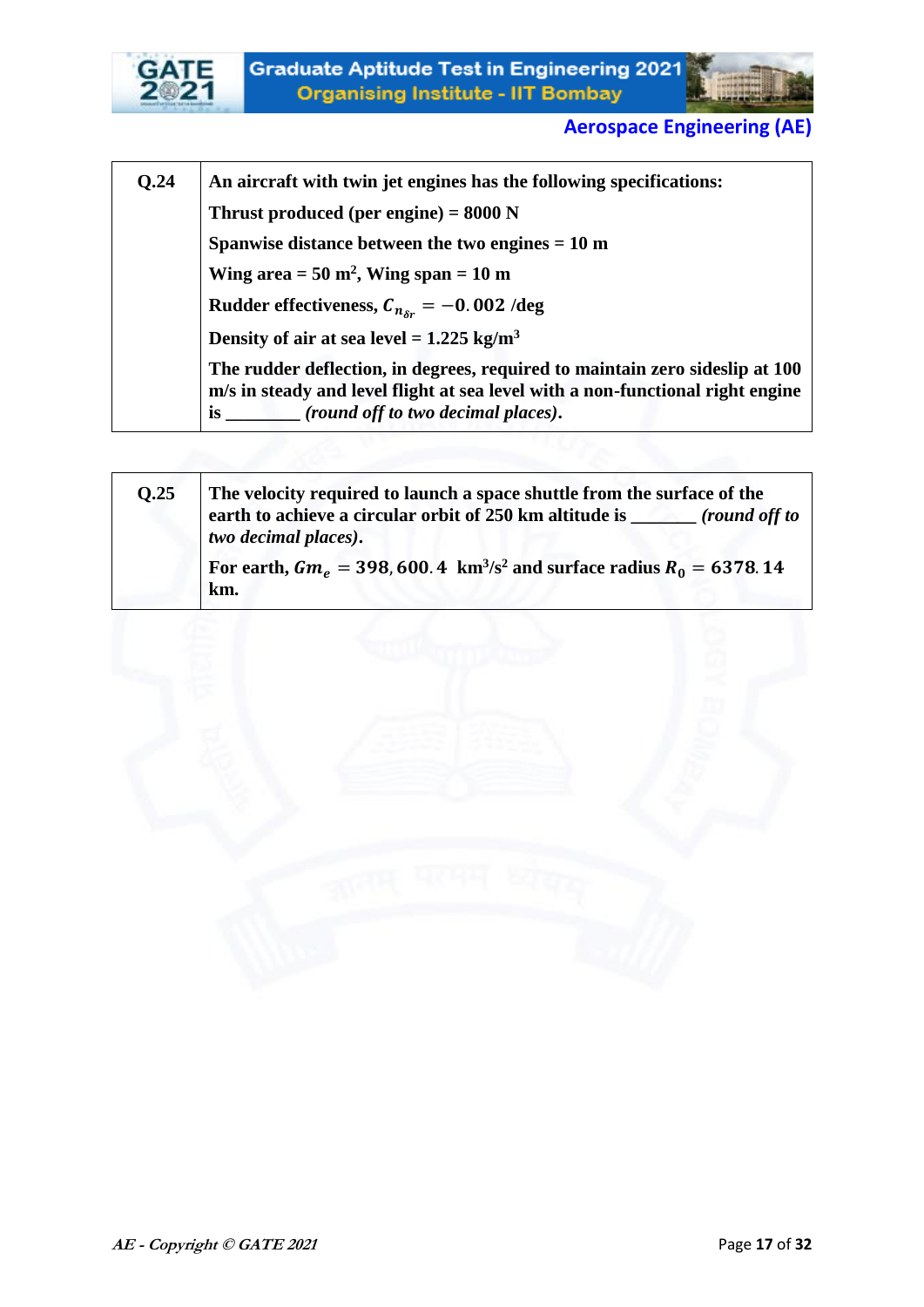

**Q.26 – Q.30 Multiple Choice Question (MCQ), carry TWO marks each (for each wrong answer: – 2/3).**

| Q.26 | A rigid massless rod pinned at one end has a mass $m$ attached to its other<br>end. The rod is supported by a linear spring of stiffness $k$ as shown in the<br>figure.<br>m<br>Н<br>/2<br>k |
|------|----------------------------------------------------------------------------------------------------------------------------------------------------------------------------------------------|
|      | The natural frequency of this system is:                                                                                                                                                     |
| (A)  | $\frac{1}{2\pi}\sqrt{\frac{kL^2}{4m(L^2+H^2)}}$                                                                                                                                              |
| (B)  | $\frac{1}{2\pi}\sqrt{\frac{kL^2}{m(L^2+H^2)}}$                                                                                                                                               |
| (C)  | $\frac{1}{2\pi}\sqrt{\frac{4kL^2}{m(L^2+H^2)}}$                                                                                                                                              |
| (D)  | $\frac{1}{2\pi}\sqrt{\frac{k(L^2+H^2)}{4mL^2}}$                                                                                                                                              |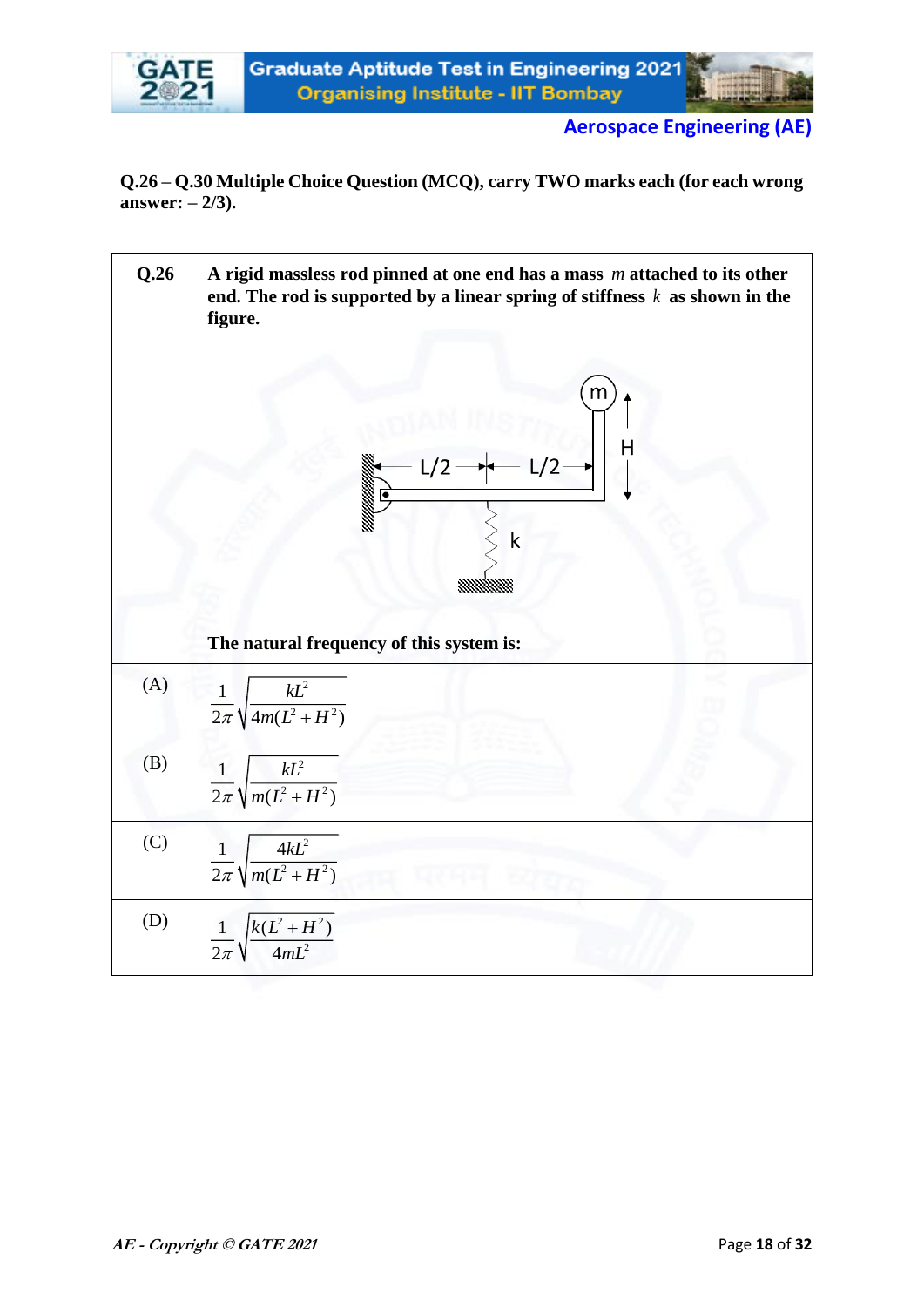



| 0.28 | To estimate aerodynamic loads on an aircraft flying at 100 km/h at<br>standard sea-level conditions, a one-fifth scale model is tested in a variable-<br>density wind tunnel ensuring similarity of inertial and viscous forces. The<br>pressure used in the wind tunnel is 10 times the atmospheric pressure.<br>Assuming ideal gas law to hold and the same temperature conditions in<br>model and prototype, the velocity needed in the wind tunnel test-section is |
|------|------------------------------------------------------------------------------------------------------------------------------------------------------------------------------------------------------------------------------------------------------------------------------------------------------------------------------------------------------------------------------------------------------------------------------------------------------------------------|
| (A)  | $25 \text{ km/h}$                                                                                                                                                                                                                                                                                                                                                                                                                                                      |
| (B)  | $50 \text{ km/h}$                                                                                                                                                                                                                                                                                                                                                                                                                                                      |
| (C)  | $100 \text{ km/h}$                                                                                                                                                                                                                                                                                                                                                                                                                                                     |
| D)   | $20 \text{ km/h}$                                                                                                                                                                                                                                                                                                                                                                                                                                                      |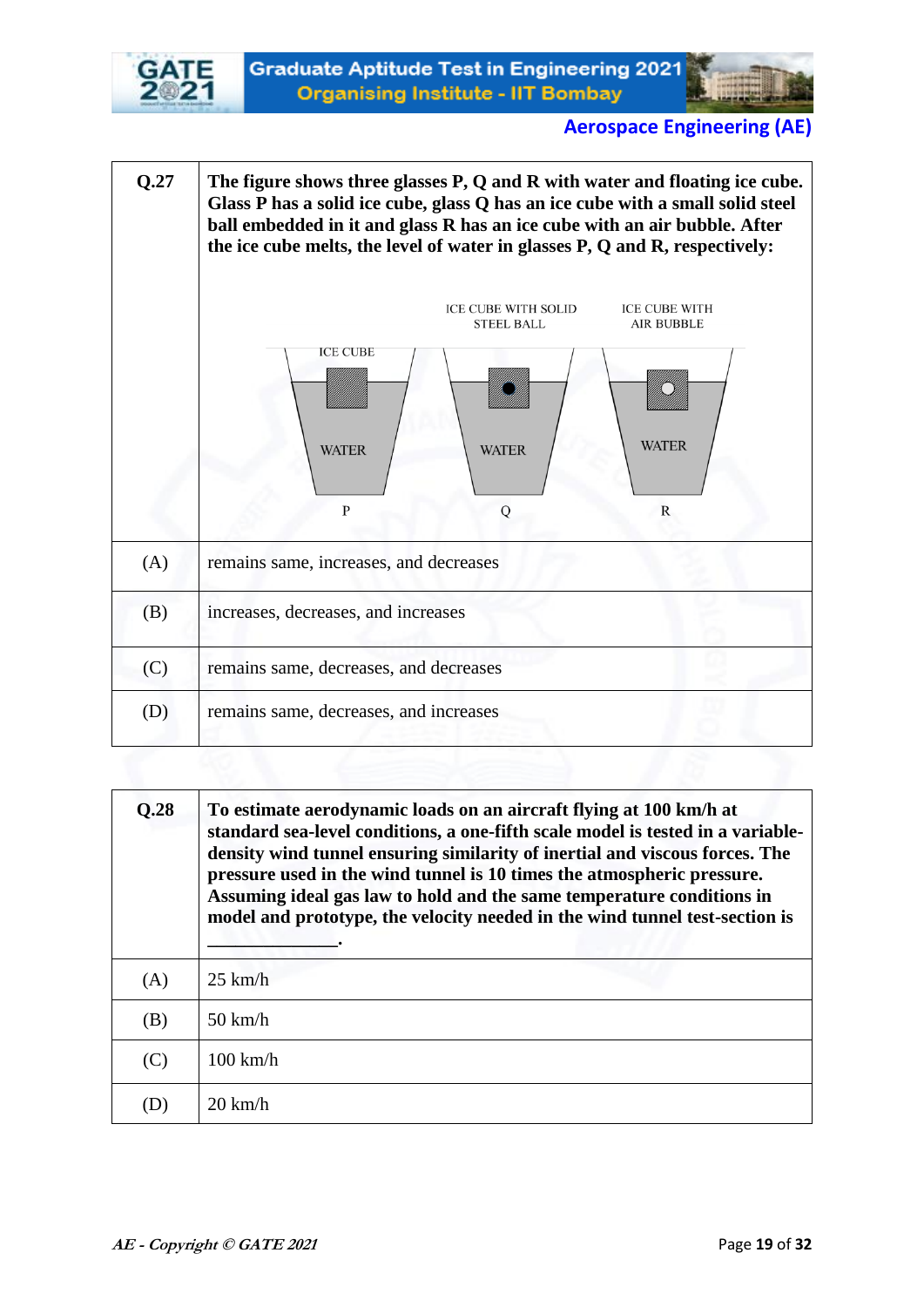



| Q.29 | The figure shows schematic of a set-up for visualization of non-uniform<br>density field in the test section of a supersonic wind tunnel. This technique<br>of visualization of high speed flows is known as: |  |  |  |  |
|------|---------------------------------------------------------------------------------------------------------------------------------------------------------------------------------------------------------------|--|--|--|--|
|      | Tunnel wall<br>$\blacktriangleright$ Window<br><b>Test Section</b><br>Lighter<br>area<br><b>LIGHT</b><br><b>SOURCE</b><br>Brighter<br>arca<br><b>FLOW</b><br>Lens<br><b>SCREEN</b>                            |  |  |  |  |
| (A)  | schlieren                                                                                                                                                                                                     |  |  |  |  |
| (B)  | interferometry                                                                                                                                                                                                |  |  |  |  |
| (C)  | shadowgraph                                                                                                                                                                                                   |  |  |  |  |
| (D)  | holography                                                                                                                                                                                                    |  |  |  |  |

| Q.30 | For a conventional fixed-wing aircraft in a 360° inverted vertical loop<br>maneuver, what is the load factor $(n)$ at the topmost point of the loop?<br>Assume the flight to be steady at the topmost point. |  |  |  |
|------|--------------------------------------------------------------------------------------------------------------------------------------------------------------------------------------------------------------|--|--|--|
| (A)  | $n=1$                                                                                                                                                                                                        |  |  |  |
| (B)  | n<1                                                                                                                                                                                                          |  |  |  |
| (C)  | $n=-1$                                                                                                                                                                                                       |  |  |  |
|      | $n > -1$                                                                                                                                                                                                     |  |  |  |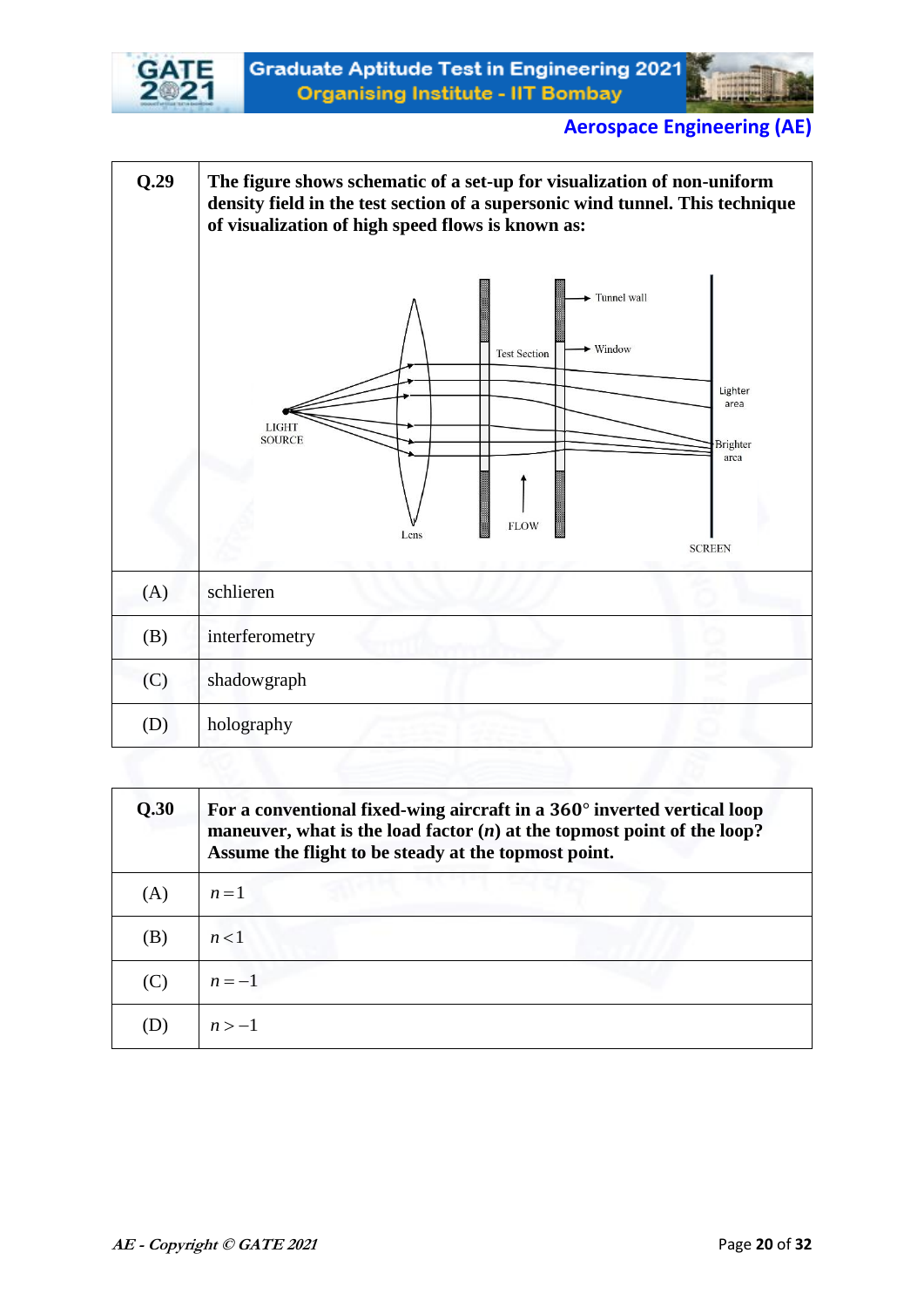**Q.31 – Q.36 Multiple Select Question (MSQ), carry TWO mark each (no negative marks).**

| Q.31 | Which of the following statement(s) is/are true about the function defined<br>as $f(x) = e^{-x}  \cos x $ for $x > 0$ ? |  |  |  |
|------|-------------------------------------------------------------------------------------------------------------------------|--|--|--|
| (A)  | Differentiable at $x = \frac{\pi}{2}$                                                                                   |  |  |  |
| (B)  | Differentiable at $x = \pi$                                                                                             |  |  |  |
| (C)  | Differentiable at $x = \frac{3\pi}{2}$<br>$\mathcal{D}_{\mathcal{L}}$                                                   |  |  |  |
| (D)  | Continuous at $x = 2\pi$                                                                                                |  |  |  |

| Q.32 | A two degree of freedom spring-mass system undergoing free vibration<br>with generalized coordinates $x_1$ and $x_2$ has natural frequencies $\omega_1 = 233.9$<br>rad/s and $\omega_2$ =324.5 rad/s, respectively. The corresponding mode shapes<br>are $\phi_1 = \begin{vmatrix} 1 \\ -3.16 \end{vmatrix}$ and $\phi_2 = \begin{vmatrix} 1 \\ 3.16 \end{vmatrix}$ . If the system is disturbed with certain<br>deflections and zero initial velocities, then which of the following<br>statement(s) is/are true? |
|------|--------------------------------------------------------------------------------------------------------------------------------------------------------------------------------------------------------------------------------------------------------------------------------------------------------------------------------------------------------------------------------------------------------------------------------------------------------------------------------------------------------------------|
| (A)  | An initial deflection of $x_1(0) = 6.32$ cm and $x_2(0) = -3.16$ cm would make the<br>system oscillate with only the second natural frequency.                                                                                                                                                                                                                                                                                                                                                                     |
| (B)  | An initial deflection of $x_1(0) = 2$ cm and $x_2(0) = -6.32$ cm would make the<br>system oscillate with only the first natural frequency.                                                                                                                                                                                                                                                                                                                                                                         |
| (C)  | An initial deflection of $x_1(0) = 2$ cm and $x_2(0) = -2$ cm would make the system<br>oscillate with a linear combination of first and second natural frequencies.                                                                                                                                                                                                                                                                                                                                                |
| (D)  | An initial deflection of $x_1(0) = 1$ cm and $x_2(0) = -6.32$ cm would make the<br>system oscillate with only the first natural frequency.                                                                                                                                                                                                                                                                                                                                                                         |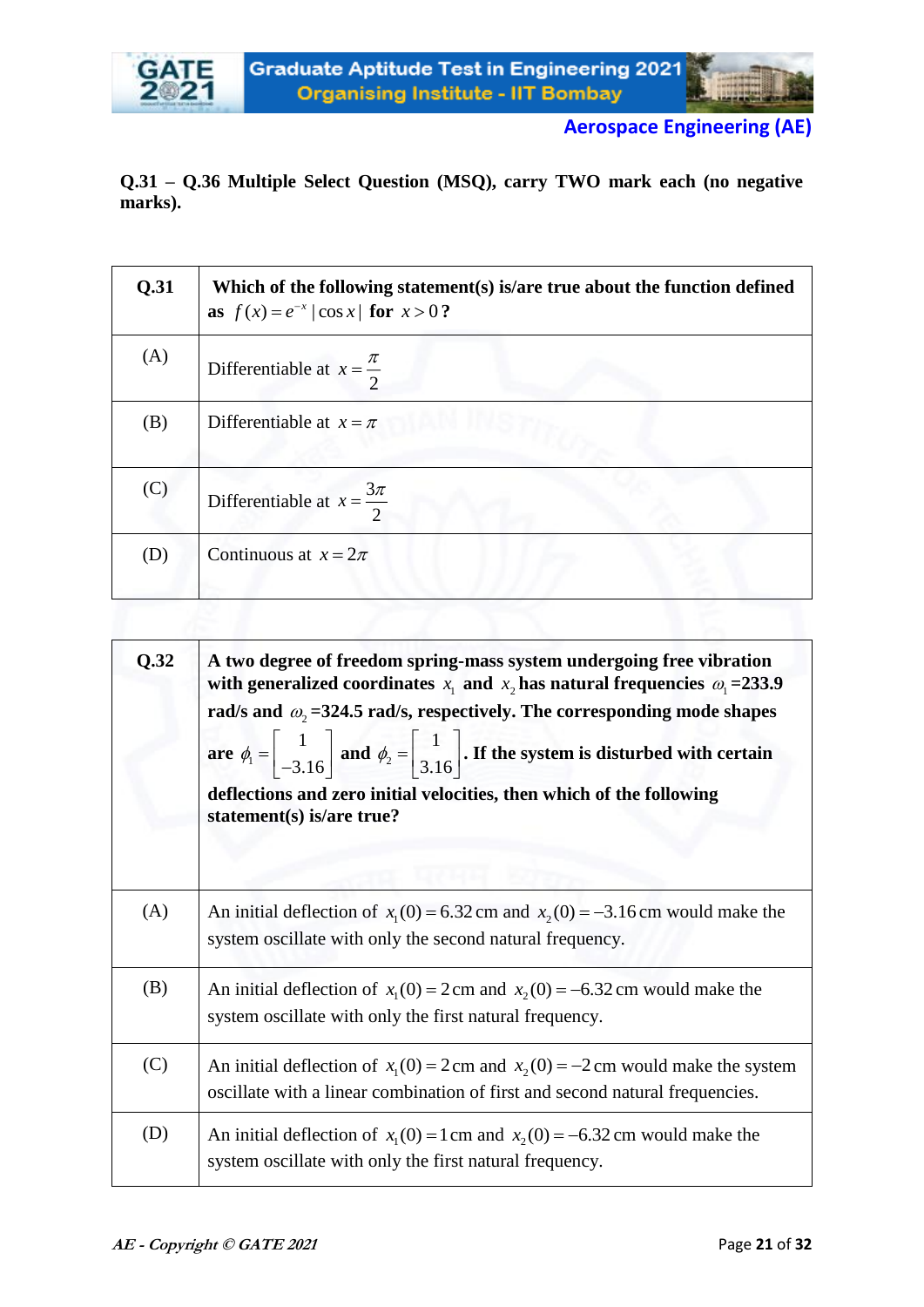



| Q.33 | A shock moving into a stationary gas can be transformed to a stationary<br>shock by a change in reference frame, as shown in the figure. Which of the<br>following is/are true relating the flow properties in the two reference<br>frames? |                            |                             |                                                                    |  |  |
|------|---------------------------------------------------------------------------------------------------------------------------------------------------------------------------------------------------------------------------------------------|----------------------------|-----------------------------|--------------------------------------------------------------------|--|--|
|      | Shock Speed, V <sub>S</sub>                                                                                                                                                                                                                 |                            |                             |                                                                    |  |  |
|      | $p_1$                                                                                                                                                                                                                                       | $p_2$                      | $p'_1$                      | $p'_2$                                                             |  |  |
|      | $T_1$<br>$\rho_1$                                                                                                                                                                                                                           | T <sub>2</sub><br>$\rho_2$ | TRANSFORMED TO<br>$\rho'_1$ | $p'_2$                                                             |  |  |
|      | $p_{01}$                                                                                                                                                                                                                                    | $p_{02}$                   | $p_{01}'$                   | $p'_{02}$                                                          |  |  |
|      | $T_{01}$<br>$T_{02}$<br>Moving<br>Normal Shock<br>MOVING SHOCK PROBLEM                                                                                                                                                                      |                            | $T_{01}$                    | $T_{02}$<br>Stationary<br>Normal Shock<br>STATIONARY SHOCK PROBLEM |  |  |
| (A)  | $T'_1 > T_1$ , $T'_{01} > T_{01}$ , $p'_{01} > p_{01}$ , $\rho'_2 > \rho'_1$                                                                                                                                                                |                            |                             |                                                                    |  |  |
| (B)  | $T_1' = T_1, T_2' < T_{01}, p_{01}' > p_{01}, \ \rho_2' = \rho_2$                                                                                                                                                                           |                            |                             |                                                                    |  |  |
| (C)  | $T'_1 < T_1, p'_1 > p_1, p'_{01} > p_{01}, p'_2 > \rho_1$                                                                                                                                                                                   |                            |                             |                                                                    |  |  |
| (D)  | $T_1' = T_1, p_2 > p_{01}, T_{01}' > T_{01}, p_{01}' > p_{01}$                                                                                                                                                                              |                            |                             |                                                                    |  |  |

| Q.34 | For a conventional fixed-wing aircraft, which of the following statements<br>are true?                    |
|------|-----------------------------------------------------------------------------------------------------------|
| (A)  | Making $C_{m_{\alpha}}$ more negative leads to an increase in the frequency of its short-<br>period mode. |
| (B)  | Making $C_{m_q}$ more negative leads to a decreased damping of the short-period<br>mode.                  |
| (C)  | The primary contribution towards $C_{l_n}$ is from the aircraft wing.                                     |
| (D)  | Increasing the size of the vertical fin leads to a higher yaw damping.                                    |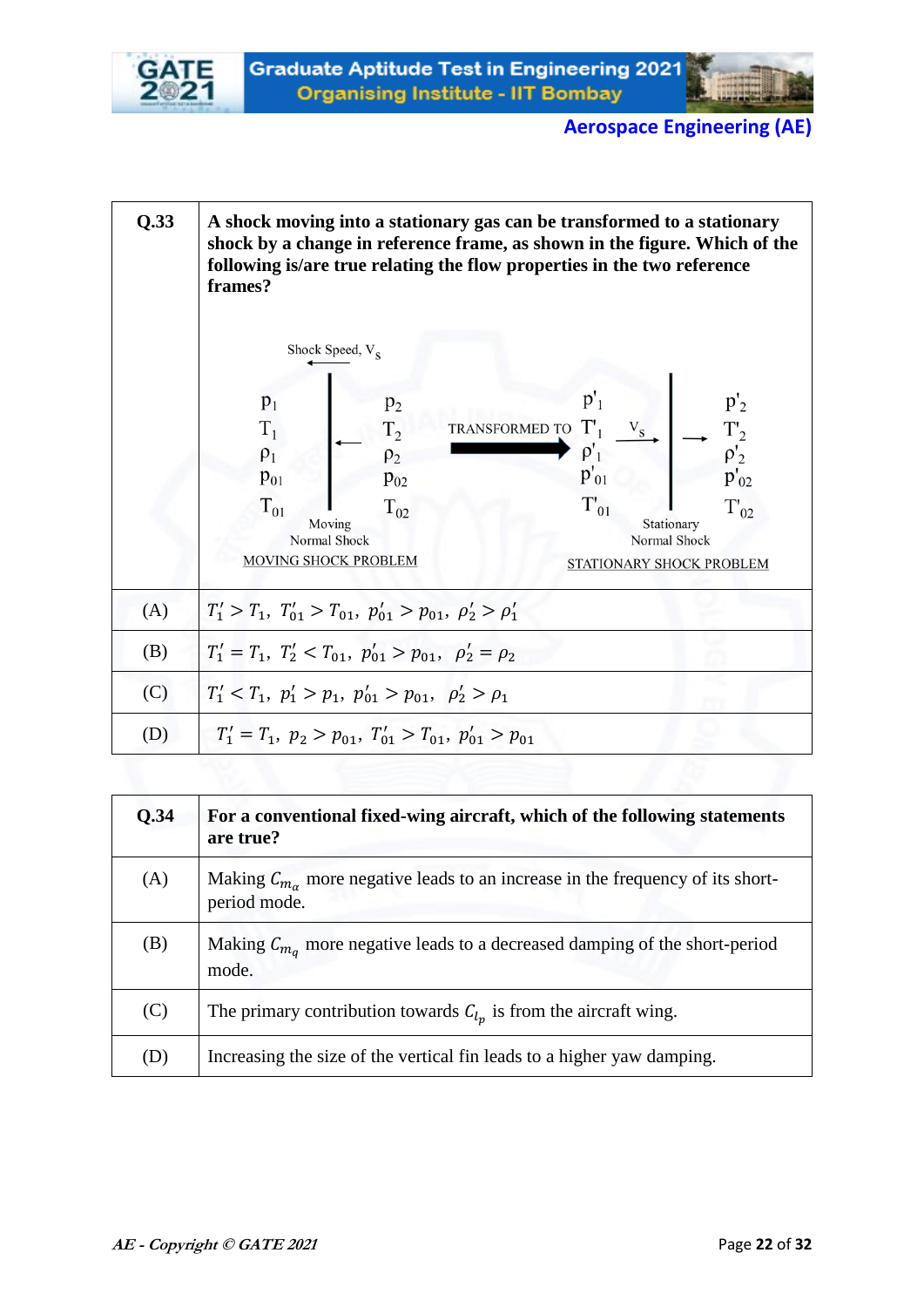



| Q.35 | Which of the following statement(s) is/are true?                                                                    |
|------|---------------------------------------------------------------------------------------------------------------------|
| (A)  | Service ceiling is higher than absolute ceiling for a piston-propeller aircraft.                                    |
| (B)  | For a given aircraft, the stall speed increases with increase in altitude.                                          |
| (C)  | Everything else remaining the same, a tailwind increases the range of an<br>aircraft.                               |
| (D)  | For a jet aircraft constrained to fly at constant altitude, there exists an altitude<br>where its range is maximum. |
|      |                                                                                                                     |

| Q.36 | A conventional fixed-wing aircraft, with a horizontal tail and vertical fin,<br>in steady and level flight is subjected to small perturbations. Which of the<br>following statement(s) is/are true? |
|------|-----------------------------------------------------------------------------------------------------------------------------------------------------------------------------------------------------|
| (A)  | Vertical fin has a stabilizing effect on the lateral stability of the aircraft.                                                                                                                     |
| (B)  | Vertical fin has a destabilizing effect on the directional stability of the aircraft.                                                                                                               |
| (C)  | Presence of wing annedral increases the lateral stability of the aircraft.                                                                                                                          |
| (D)  | Horizontal tail has a stabilizing effect on the longitudinal static stability of the<br>aircraft.                                                                                                   |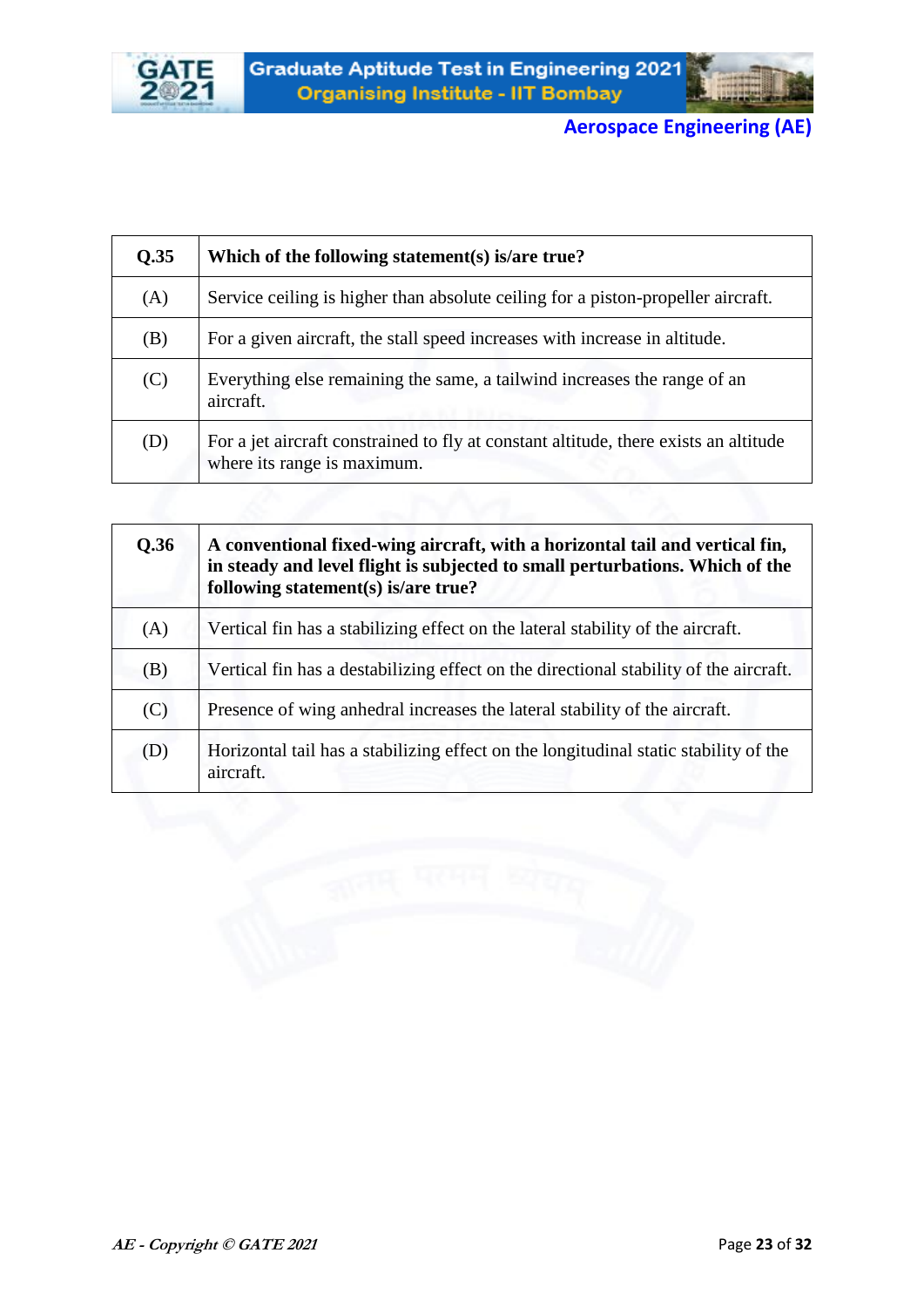

**Q.37 – Q.55 Numerical Answer Type (NAT), carry TWO mark each (no negative marks).**

| <b>Q.37</b> | The ratio of the product of eigenvalues to the sum of the eigenvalues of the<br>given matrix |
|-------------|----------------------------------------------------------------------------------------------|
|             | $_$ (round off to nearest integer).                                                          |
|             |                                                                                              |

| Q.38 | The definite integral $\int x^2 dx$ is evaluated using four equal intervals by two                                                         |
|------|--------------------------------------------------------------------------------------------------------------------------------------------|
|      | methods – first by the trapezoidal rule and then by the Simpson's one-<br>third rule. The absolute value of the difference between the two |

| O.39 | The deflection $y$ of a certain beam of length $l$ and uniform weight per                      |
|------|------------------------------------------------------------------------------------------------|
|      | unit length w, is given as $y = \frac{w}{48EI}(2x^4 - 3lx^3 + l^3x)$ , where x is the distance |
|      | from the point of support and $EI$ is a constant. The non-dimensional                          |
|      | location $\frac{x}{l}$ , where the deflection of the beam is maximum, is _____ (round          |
|      | off to two decimal places).                                                                    |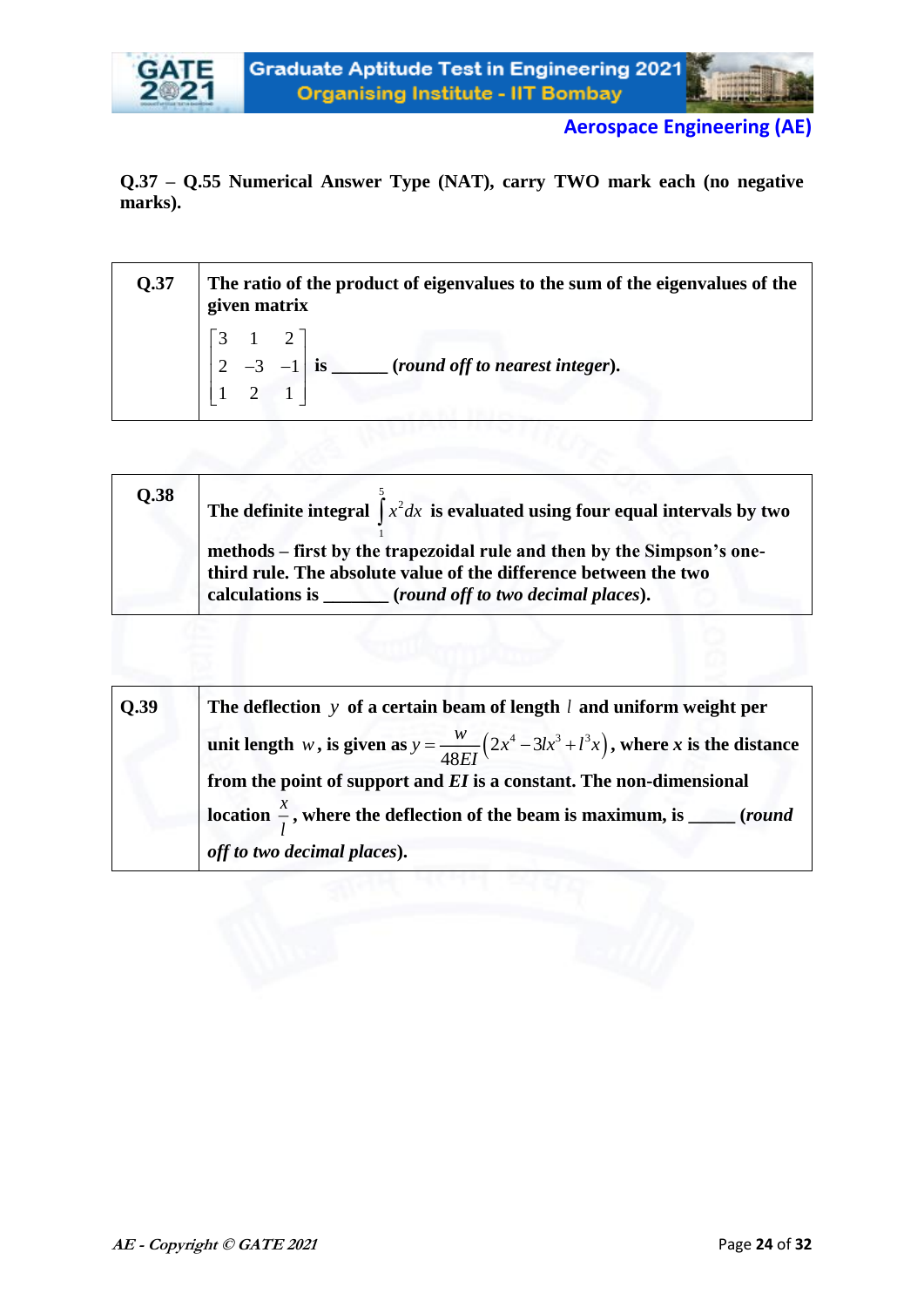



**Q.40 A large water tank is fixed on a cart with wheels and a vane (see figure). The wheels of the cart provide negligible resistance for rolling on the fixed support. The cart is tied to the fixed support with a thin horizontal rope. There is a hole of diameter 5 cm on the side of the tank through which a jet of constant velocity of 10 m/s emerges. The jet of water is deflected by the attached vane by 60<sup>o</sup> (see figure). Assume that the jet velocity remains constant at 10 m/s after emerging from the vane. Take density of water to be 1000 kg/m<sup>3</sup> . The tension in the connecting rope is \_\_\_\_\_ N (***round off to one decimal place***).**  $10 \text{ m/s}$ 60 **WATER**  $D_0 = 5$  cm Vane  $10 \text{ m/s}$ Rope CART nnnnnnnnn FIXED SUPPORT

| <b>O.41</b> | A finite wing of elliptic planform with aspect ratio 10, whose section is a<br>symmetric airfoil, is placed in a uniform flow at 5 degrees angle of attack.<br>The induced drag coefficient for the wing is<br>(round off to three<br>decimal places). |
|-------------|--------------------------------------------------------------------------------------------------------------------------------------------------------------------------------------------------------------------------------------------------------|
|             |                                                                                                                                                                                                                                                        |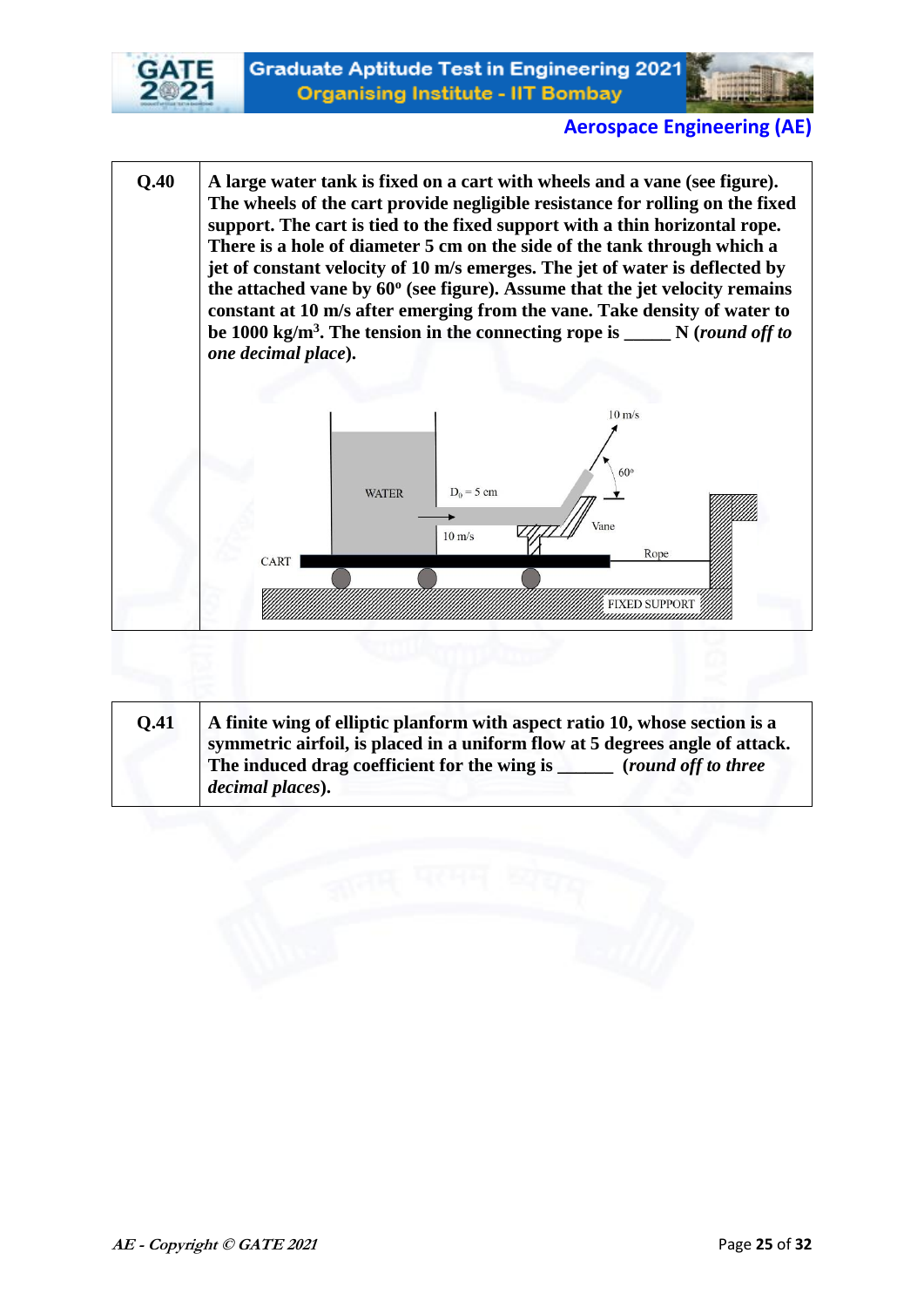



**Q.42 Consider a model of a boundary layer with the following velocity profile:** 2 1 *y*  $u = \left| \left( \frac{y}{s} \right)^2 \right| \quad y \le \delta$  $\frac{u}{U}$  $\begin{pmatrix} 1 & y > \delta \end{pmatrix}$ δ  $\left\{\begin{matrix} \delta \end{matrix}\right\}$ **The shape factor, defined as the ratio of the displacement thickness to momentum thickness, for this profile is \_\_\_\_\_ (***round off to 2 decimal places***).**

| Q.43 | An aircraft with a turbojet engine is flying at 270 m/s. The enthalpy of the<br>incoming air at the intake is 260 kJ/kg and the enthalpy of the exhaust<br>gases at the nozzle exit is 912 kJ/kg. The ratio of mass flow rates of fuel<br>and air is equal to 0.019. The chemical energy (heating value) of fuel is<br>44.5 MJ/kg and the combustion process is ideal. The total loss of heat from<br>the engine to the ambient is 25 kJ per kg of air. The velocity of the exhaust<br>m/s (round off to two decimal places).<br>$jet$ is $\qquad \qquad$ |
|------|-----------------------------------------------------------------------------------------------------------------------------------------------------------------------------------------------------------------------------------------------------------------------------------------------------------------------------------------------------------------------------------------------------------------------------------------------------------------------------------------------------------------------------------------------------------|
|------|-----------------------------------------------------------------------------------------------------------------------------------------------------------------------------------------------------------------------------------------------------------------------------------------------------------------------------------------------------------------------------------------------------------------------------------------------------------------------------------------------------------------------------------------------------------|

| <b>O.44</b> | Hot gases are generated at a temperature of 2100 K and a pressure of 14<br>MPa in a rocket chamber. The hot gases are expanded ideally to the                                                                                                     |
|-------------|---------------------------------------------------------------------------------------------------------------------------------------------------------------------------------------------------------------------------------------------------|
|             | ambient pressure of 0.1 MPa in a convergent-divergent nozzle having a<br>throat area of $0.1 \text{ m}^2$ . The molecular mass of the gas is 22 kg/kmol. The                                                                                      |
|             | ratio of specific heats $(y)$ of the gas is 1.32. The value of the universal gas<br>constant $(R_0)$ is 8314 J/kmol-K. The acceleration due to gravity, g, is 9.8<br>$m/s2$ . The specific impulse of the rocket is _______ seconds (round off to |
|             | two decimal places).                                                                                                                                                                                                                              |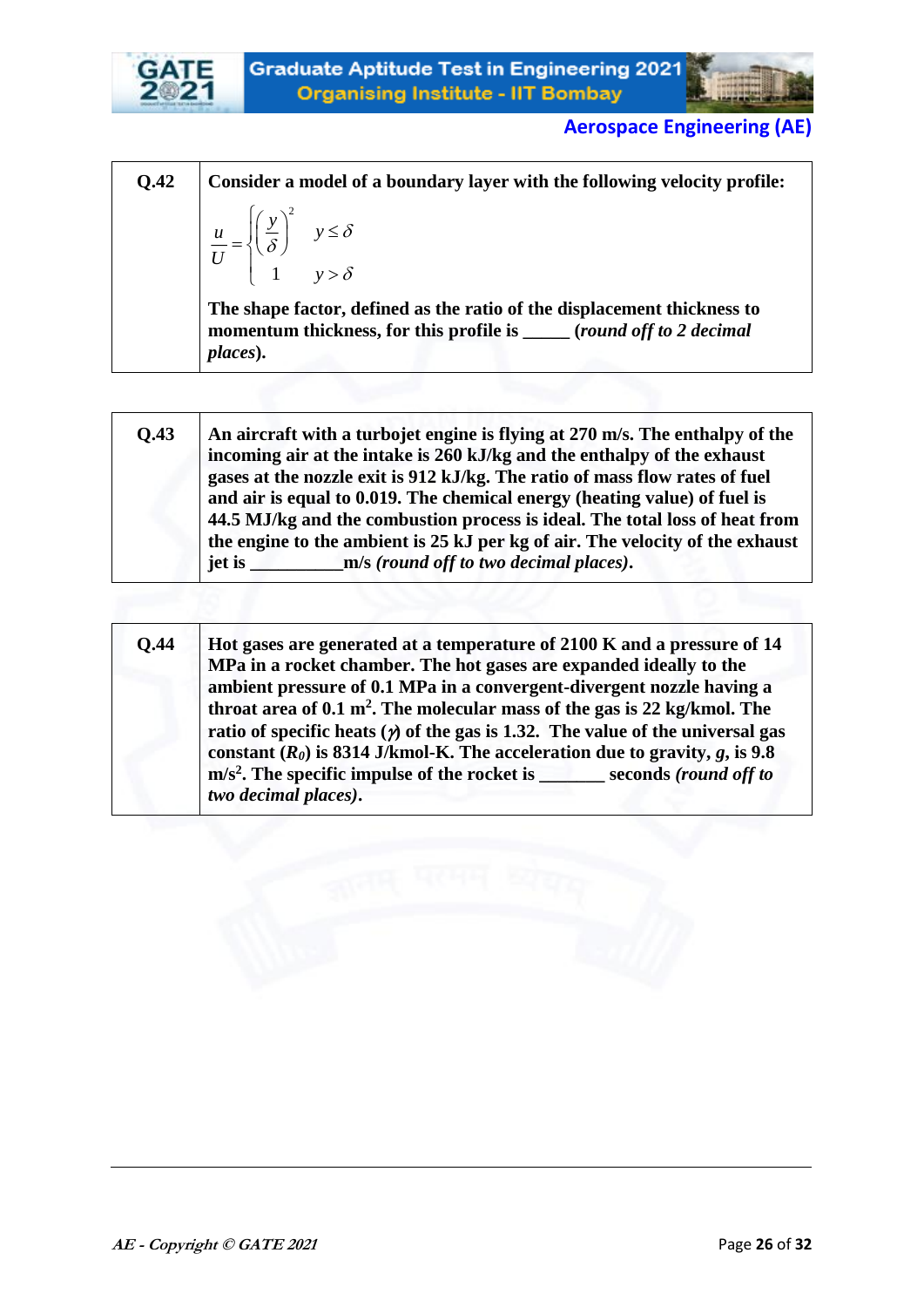



**Q.45 A** twin-spool turbofan engine is operated at sea level ( $P_a = 1$  bar,  $T_a = 288$ ) **K). The engine has separate cold and hot nozzles. During static thrust test at sea level, the overall mass flow rate of air through the engine and the cold exhaust temperature are measured to be 100 kg/s and 288 K, respectively. The parameters for the engine are: Fan pressure ratio = 1.6 Overall pressure ratio = 20 Bypass ratio = 3.0**

**Turbine entry temperature = 1800 K.**

The specific heat at constant pressure  $(C_p)$  is 1.005 kJ/kg-K and the ratio of specific heats  $(\gamma)$  is 1.4 for air.

**Assuming ideal fan and ideal expansion in the nozzle, the sea-level static thrust from the cold nozzle is \_\_\_\_\_\_\_\_\_\_\_\_\_ kN** *(round off to two decimal places)***.** 

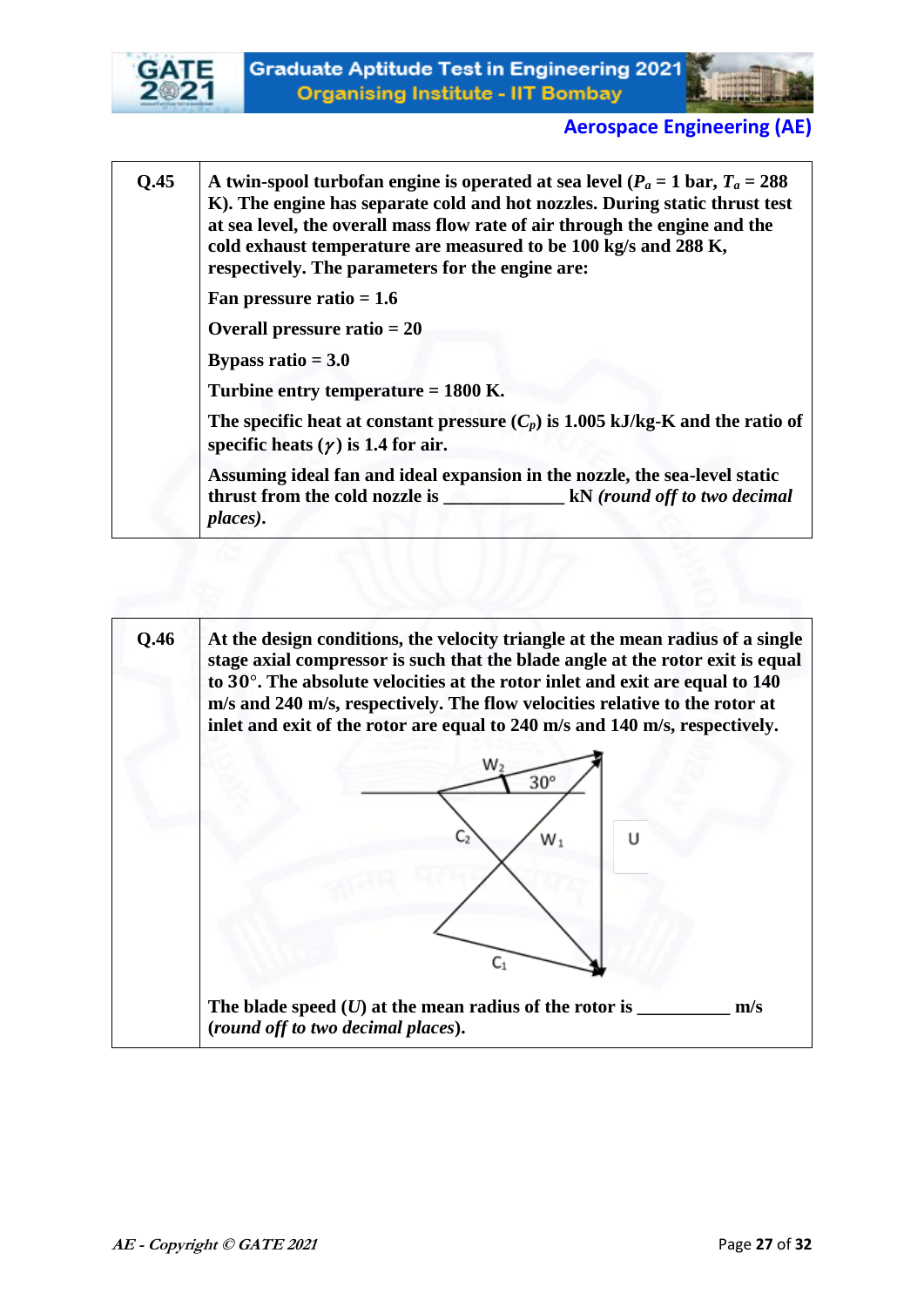



- **Q.47 A single stage axial turbine has a mean blade speed of 340 m/s at design**  condition with blade angles at inlet and exit of the rotor being 21° and 55°. **respectively. The degree of reaction at the mean radius of the rotor is equal to 0.4. The annulus area at the rotor inlet is 0.08 m<sup>2</sup> and the density of gas at the rotor inlet is 0.9 kg/m<sup>3</sup> . The flow rate through the turbine at these conditions is \_\_\_\_\_\_\_\_\_\_ kg/s (***round off to two decimal places***).**
- **Q.48 The air flow rate through the gas generator of a turboprop engine is 100 kg/s. The stagnation temperatures at inlet and exit of the combustor are 600 K and 1200 K, respectively. The burner efficiency is 90% and the heating value of the fuel is 40 MJ/kg. The specific heats at constant pressure**  $(C_p)$  for air and burned gases are 1000 J/kg-K and 1200 J/kg-K, **respectively. The flow rate of the fuel being used is \_\_\_\_\_\_\_\_\_\_\_\_\_\_\_\_ kg/s (***round off to two decimal places).*

**(Note: Do not neglect the fuel flow rate with respect to the air flow rate)** 

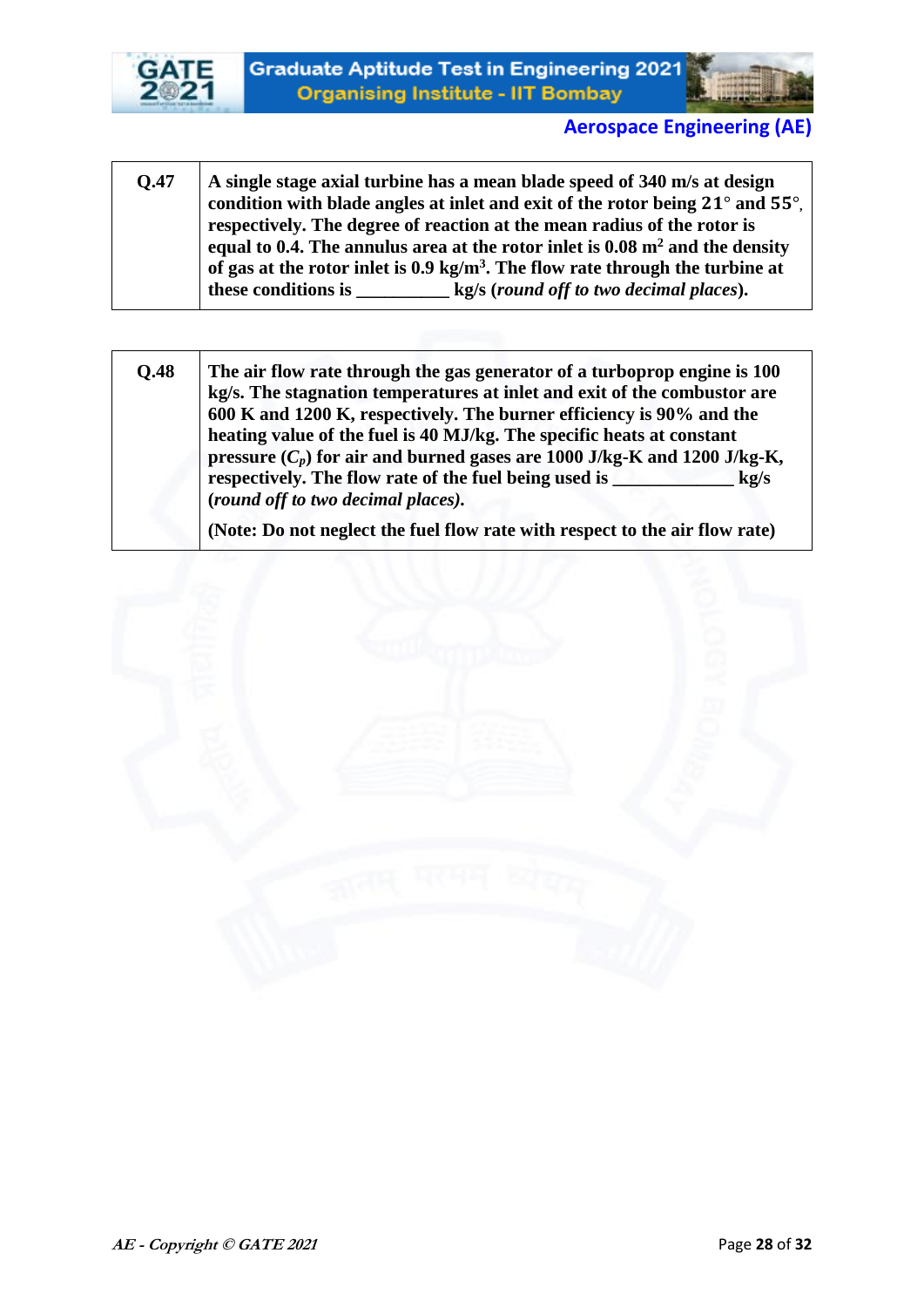



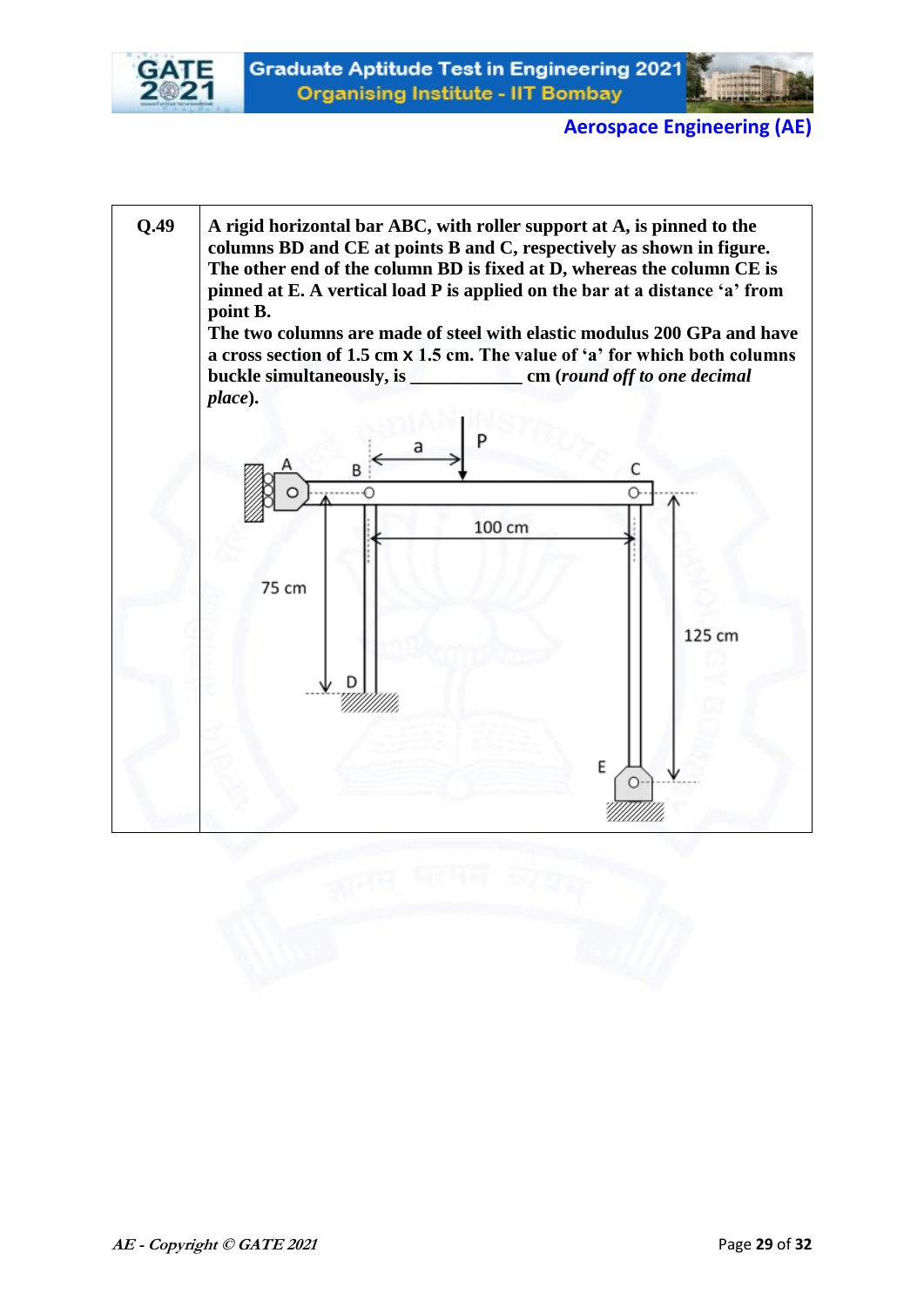



**Q.51 Two cantilever beams AB and DC are in contact with each other at their free ends through a roller as shown in the figure. Both beams have a square cross section of 50 mm**  $\times$  **50 mm, and the elastic modulus**  $E = 70$ **GPa. If beam AB is subjected to a uniformly distributed load of 20 kN/m, then the compressive force experienced by the roller is \_\_\_\_\_\_\_\_\_\_\_ kN (***round off to one decimal place***).** 20 kN/m n 400 mm 250 mm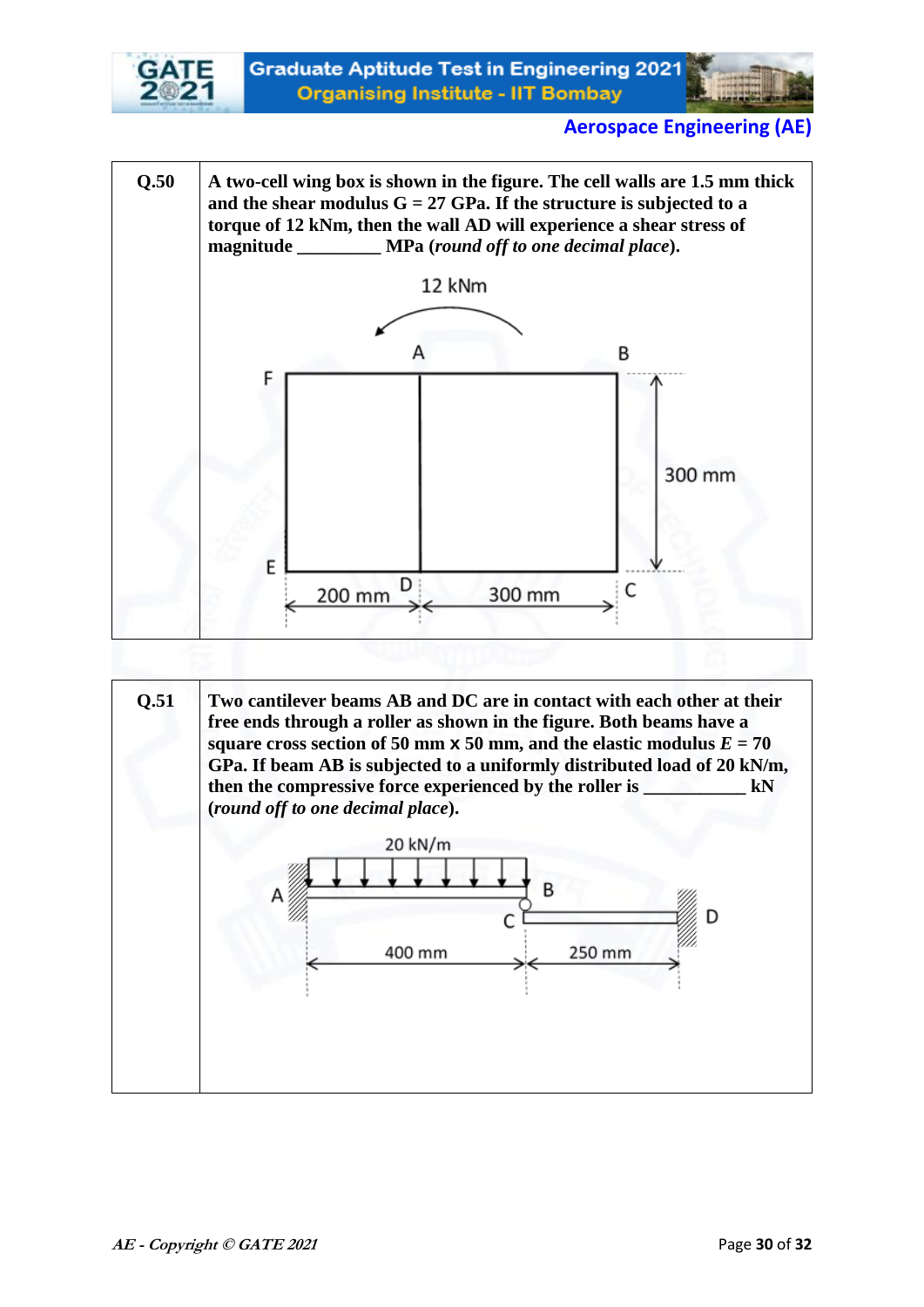



**Q.52 A 3 m x 1 m signboard is supported by a vertical hollow pole that is fixed to the ground. The pole has a square cross section with outer dimension 250 mm. The yield strength of the pole material is 240 MPa. To sustain a**  wind pressure of 7.5 kPa, the dimension *d* of the pole is mm **(***round off to nearest integer***).** 

> **(Neglect the effect of transverse shear and load due to wind pressure acting on the pole)**